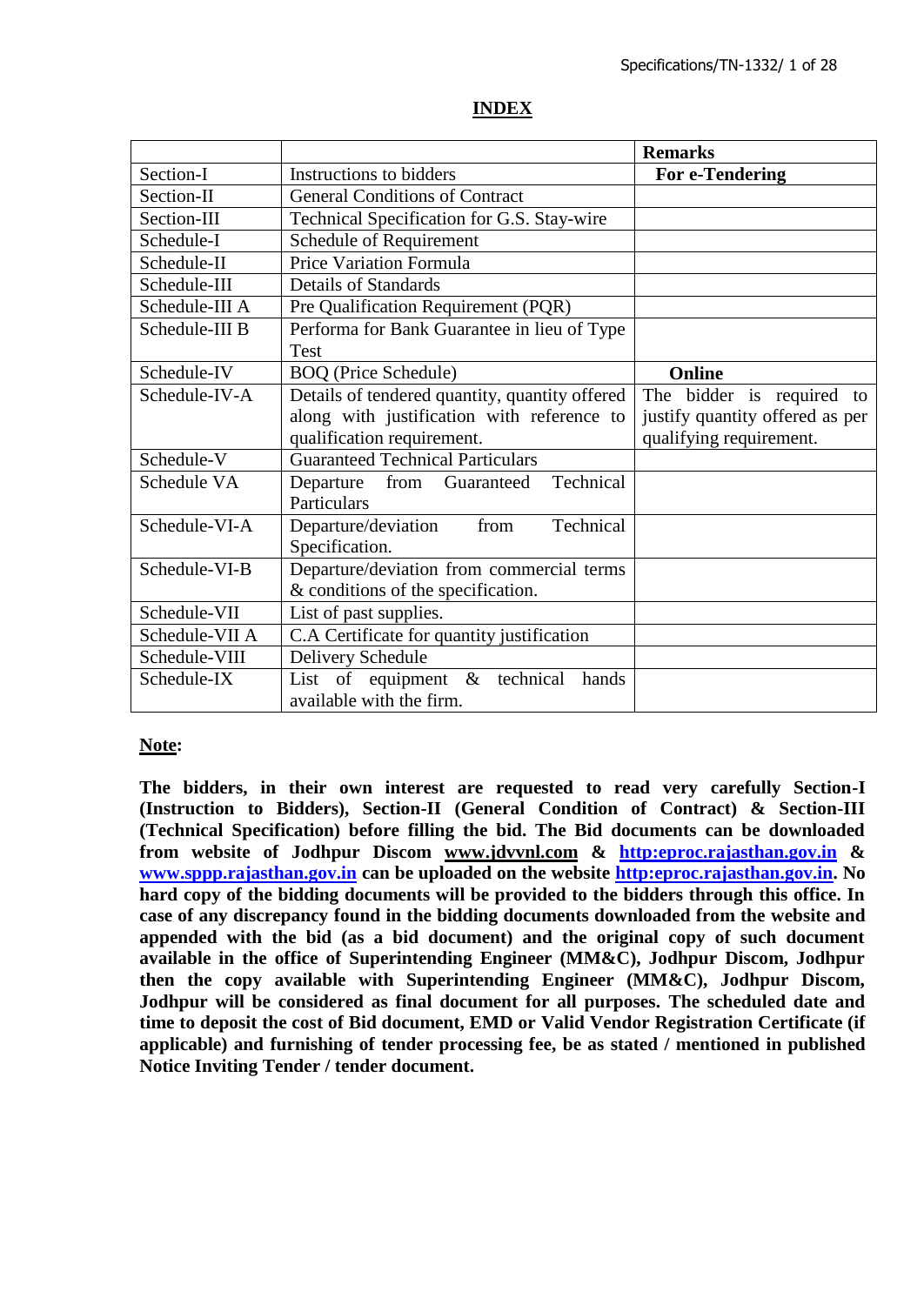

#### **TELEPHONE: 0291-2742223 TELE FAX: 0291-2746539** ---------------------------------------------------------------------------------------------------

### **TENDER SPECIFICATION NO. JdVVNL/SE(MM&C)/EIIAII/TN-1332**

Tenders are hereby invited in e-procurement system for purchase of **Galvanised Steel Stay Wire of Sizes 7/10 SWG & 7/8 SWG.** 

Tenders are to be submitted online in electronic format on website **[http:eproc.rajasthan.gov.in](http://www.eproc.rajasthan.gov.in/nicgep/app)**.

The details are as under-

| S.No. | <b>Name of Item</b>                   | Ouantity |
|-------|---------------------------------------|----------|
|       | <b>G S STAY WIRE OF SIZE 7/10 SWG</b> | 1231 MT  |
|       | <b>G S STAY WIRE OF SIZE 7/8 SWG</b>  | 333 MT   |

| A           | NIT No.                       | <b>TN-1332</b>                                         |
|-------------|-------------------------------|--------------------------------------------------------|
| B           | Cost of tender specifications | Rs. 2500.00 (Two Thousand Five Hundred Only)           |
| $\mathbf C$ | Processing fee of RISL        | Rs. 1000.00 (One Thousand Only)                        |
| D           | Earnest money                 | Rs. 2.00 Lacs /Exemption Certificate / Vendor          |
|             |                               | <b>Registration of Class A</b>                         |
| E           | Validity                      | 120 days from the next date of opening of techno-      |
|             |                               | commercial bid.                                        |
| F           | Base date for price variation | $1st$ day of one month prior to the date of opening of |
|             |                               | technical bid.                                         |

### **IMPORTANT DATES**

| S.N.                        | Events                           | Date & Time          | <b>Location</b>                  |
|-----------------------------|----------------------------------|----------------------|----------------------------------|
| 1                           | Date of downloading of tender    | Up to 11.07.17       | www.jdvvnl.com &                 |
|                             | specifications                   | $(06:00 \text{ PM})$ | http:eproc.rajasthan.gov.in &    |
|                             |                                  |                      | www.sppp.rajasthan.gov.in        |
| $\mathcal{D}_{\mathcal{L}}$ | Deposit of cost of Tender        | Up to 11.07.2017     | Office of Sr. A.O (Cash & CPC) / |
|                             | Specifications & Earnest Money   | $(04:00 \text{ PM})$ | SE (MM&C), JdVVNL, New Power     |
|                             | and furnishing of Processing fee |                      | House, Industrial Area, Jodhpur  |
| 3                           | Last Date & time of submission   | Up to 12.07.17       | http:eproc.rajasthan.gov.in      |
|                             | of electronic bid                | $(12:00 \text{ PM})$ |                                  |
| 4                           | Opening of Technical Bid         | 12.07.2017           | http:eproc.rajasthan.gov.in      |
|                             |                                  | $(03:00 \text{ PM})$ |                                  |
| 5.                          | Opening of Price Bid             | To be intimated      | http:eproc.rajasthan.gov.in      |
|                             |                                  | separately to the    |                                  |
|                             |                                  | qualified bidders    |                                  |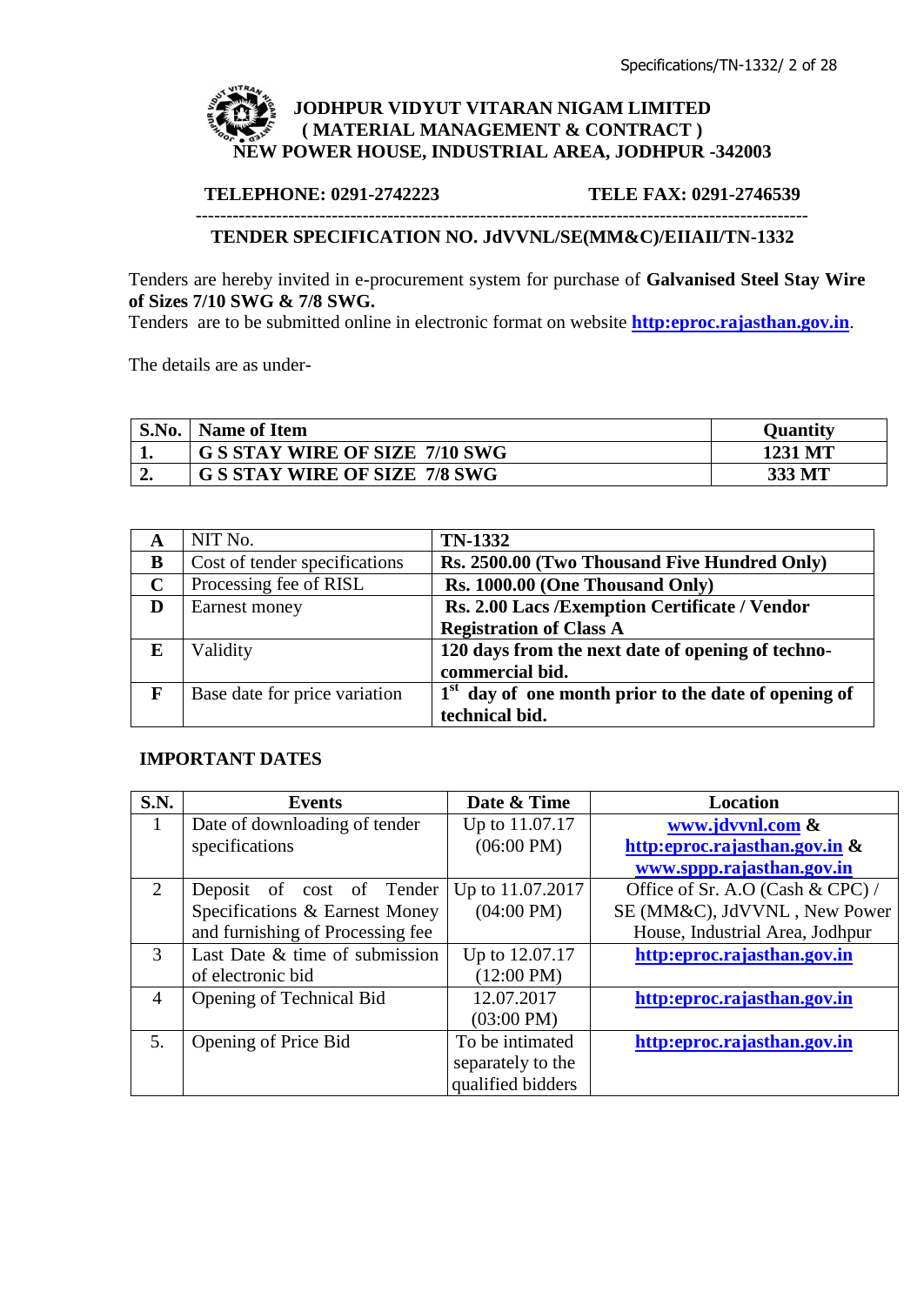#### **SECTION-III**

### **TECHNICAL SPECIFICATION FOR SUPPLY OF HOT DIP GALVANISED STEEL STAY WIRE AGAINST TN-1259.**

### **1. SCOPE**

This specification covers, manufacture, design, inspection, testing before dispatch & delivery at consignees head quarter of following sizes of hot dip heavily galvanized stranded steel stay wire, complete in all respect as per GTP/ISS

i) Hot dip galvanized steel stay wire of 550-900 N/mm Quality confirming to IS-2141/2000 in all respect Including chemical composition (Heavily coated Hard quality) of dia. 7/3.15 mm (7/10 SWG) & dia. 7/4.0 mm (7/8 SWG)

### **2. CLIMATIC CONDITIONS**

| I. Peak ambient temperature                        | 50 Degree C    |
|----------------------------------------------------|----------------|
| II. Maximum average ambient temperature            | 40 Degree C    |
| III. Maximum temperature attainable                | 60 Degree C    |
| IV. Maximum relative humidity                      | 100 %          |
| V. Minimum relative humidity                       | 50 %           |
| VI. Average number of thunder storm days per annum | 40             |
| VII. Average number of rainy days per annum        | 100            |
| VIII. Average annual rainfall                      | 10-100 cm.     |
| IX. Maximum wind pressure                          | $100$ Kg/sq.m. |
| X. Altitudes not exceeding                         | 1000 mtrs.     |

#### **3. REQUIREMENT**

The tendered quantity is provisional. However, net quantity shall be determined later-on at the time of finalization of this tender. The purchaser also reserves the right to increase or decrease the tendered quantity. The purchaser also reserves the right to split the quantity and to entrust the order for the supply on one or more suppliers. The bidder shall agree to supply part quantity ordered on him at the rates/ prices mentioned in the tender or accepted by the purchaser.

#### **4. DELIVERY**

The maximum commencement period allowed shall be 30 days from the date of receipt of purchase order and entire ordered quantity shall be completed in **8 (Eight)** months thereafter at equal monthly rate of each size of Stay Wire. The bidder is required to quote monthly delivery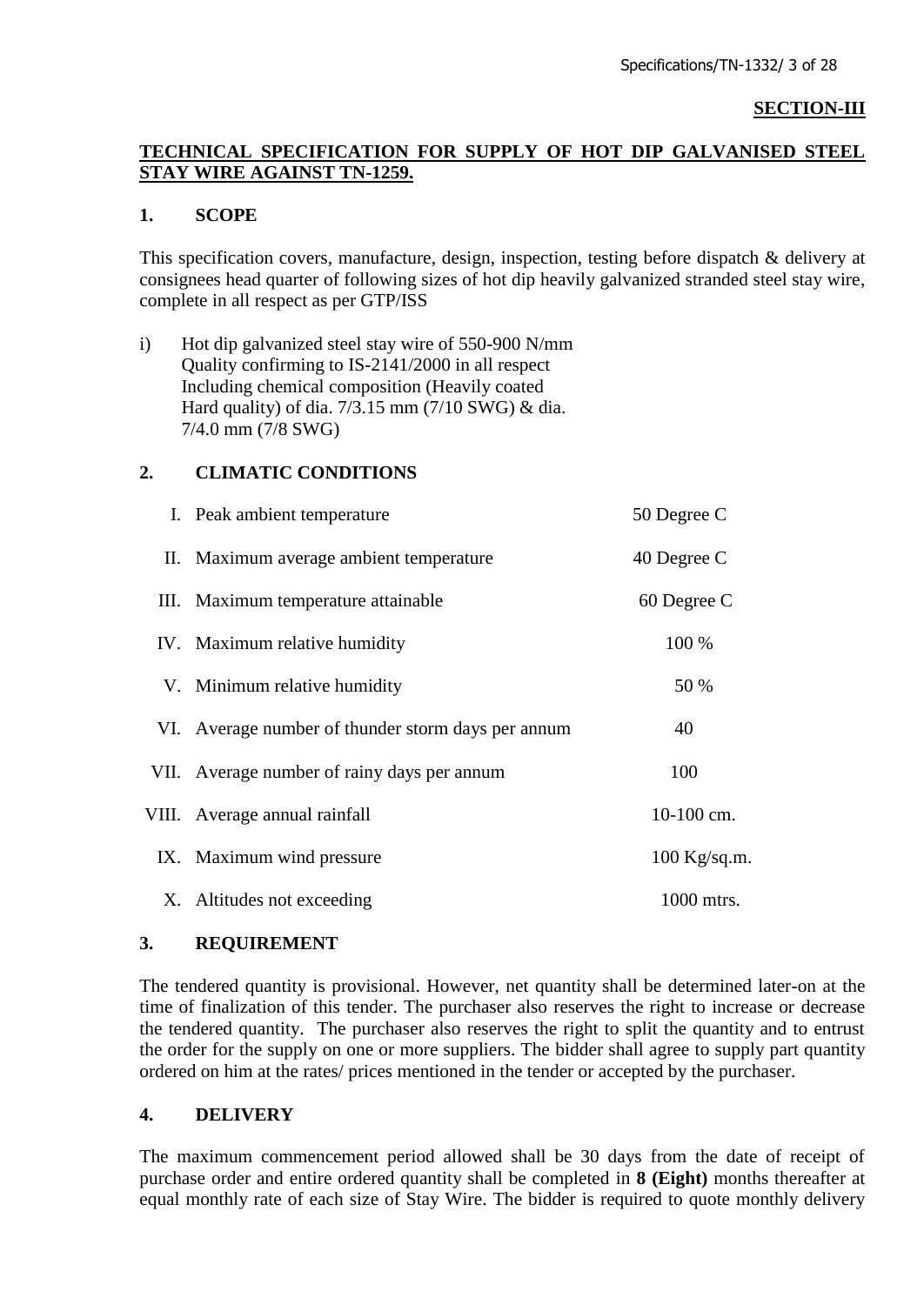rate. In case ordered quantity is different than quoted quantity, monthly delivery shall be adjusted proportionately. Tender in which monthly delivery is not indicated likely to be ignored.

### **5. STANDARDS**

The finished material shall comply in all respect with the requirement of the latest edition of the relevant ISS as mentioned below:-

- (i) The hot dip galvanized stranded steel stay wire (heavily coated) shall comply with the ISS:2141/2000, 4826/1979 and 6594/1977 with latest amendments thereof, if any in all respects, except herein otherwise stated, corresponding to grade-4 550-900 N/mm sq. minimum tensile strength quality. The galvanization coating of galvanized steel wire and technical supply conditions shall conform to IS:4826/1979 and IS:6594/1977 or latest amendment thereof if any.
- (ii) Goods meeting other authoritative standards which ensure an equal or higher quality than the standards mentioned above will also be accepted.
- (iii) The galvanized stranded steel stay wire shall be capable of withstanding the normal handling necessary for transportation and erection.

### **6. FINANCIAL RESOURC ES AND EXPERIENCE**

The bidder shall furnish the details regarding his previous experience in performing similar comparable work, the technical strength and manufacturing facilities available and also financial capability along with the tender. The bidder is also required to furnish the following information.

- a. Standing of the firm as manufacturer/supplier
- b. Approx. qty., manufacture/supplied so far at his works on monthly basis.
- c. Testing facilities available at his works.

### **7. WORKMANSHIP:**

The wire shall be manufactured from steel made by any suitable process (es) as mentioned in IS:2141/2000 & 7887/1975 and shall not contain sulphur and phosphorus exceeding 0.060 percent each.

Each coil shall be warranted to contain the joints only as permitted under relevant IS:2141/2000.

The galvanized stranded steel stay wire shall be well and clearly drawn to the dimension specified. The wire shall be free from scale, irregularities, imperfections, flaws splits and other defects and shall be uniformly galvanized having smooth and even zinc coating. The requirement for chemical composition of the wires shall conform to the value as specified in IS/7887/1975 and IS:280/1978.

### **8. ISI CERTIFICATION**

The supplier must hold the license of ISI mark. If supplier does not have ISI mark license at the time of submission of tender documents, the same must be submitted by the bidder up to the official working hours of one working day prior to the schedule / notified date of opening of price bid.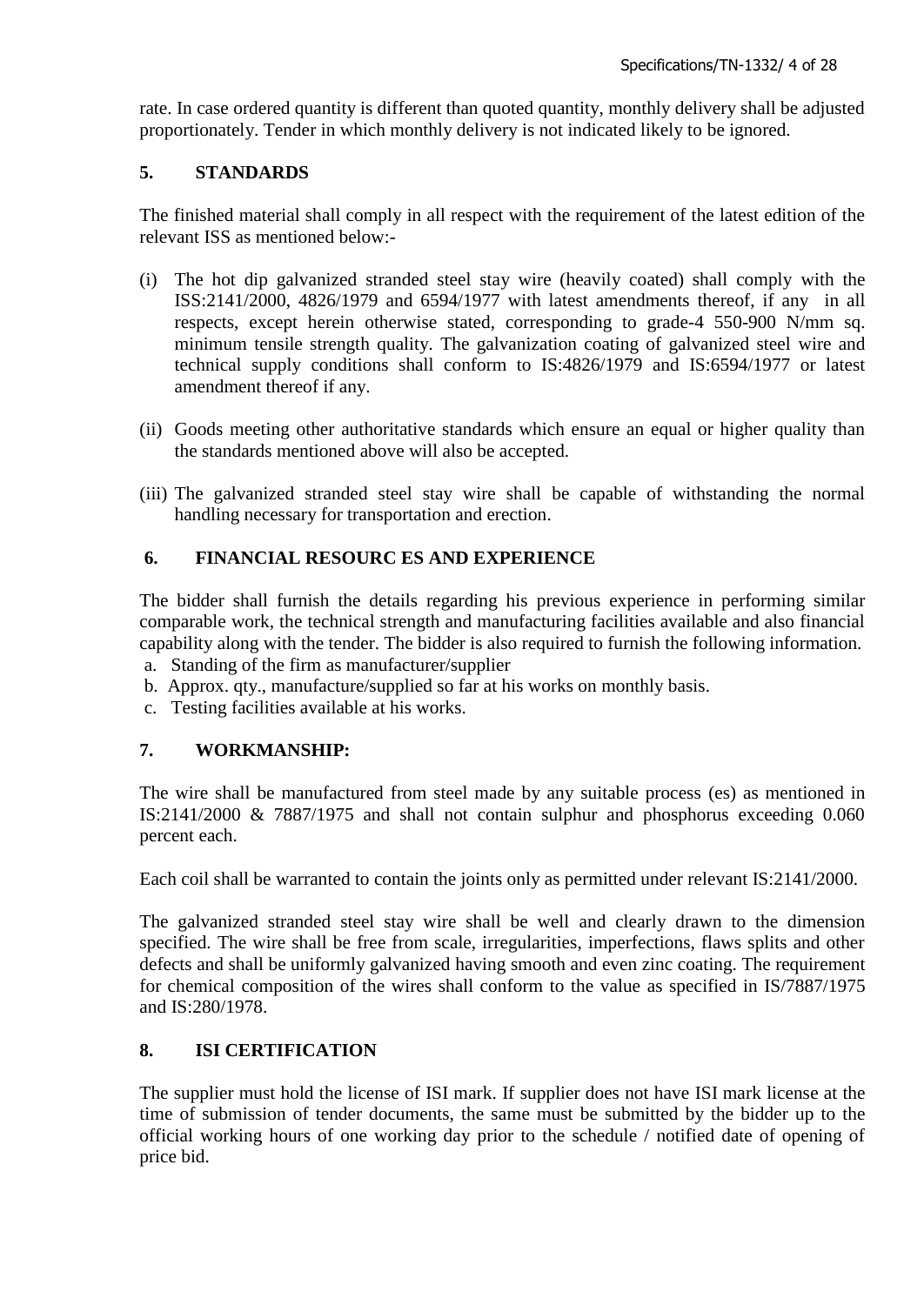# **9. QUALITY ASSURANCE PLAN**

The supplier shall invariably furnish the following information along-with his offer, failing which his offer shall be liable for rejection.

- a) Statement giving list of important raw materials, names of sub-suppliers for the raw materials, list of standards according to which the raw materials are tested, list of tests normally carried out on raw materials in the presence of supplier's representative and copies of test certificate.
- b) Information and copies of test certificates as in (i) above in respect of bought out material.
- c) List of manufacturing facilities available.
- d) Level of automation achieved and list of areas where manual processing exists.
- e) List of areas in manufacturing process, where stage inspections are normally carried out for quality control and details of such test and inspection.
- f) List of testing equipments available with the supplier for final testing of G.S. stay wire and test plant limitation if any vis-à-vis the type, special acceptance and routine tests specified in the relevant standards. These limitations shall be very clearly brought out in schedule of deviation from specified test requirements.

### **10. INSPECTION, TESTING & CHECKING BEFORE DISPATCH:**

All the tests and inspection shall be carried out at the works of manufacturer unless otherwise specifically agreed upon by the bidder and purchaser at the time of purchase. The bidder shall provide all reasonable facilities to the inspecting officer(s) without charges.

The inspection may be carried out by the purchaser at any stage of manufacture/before dispatch as per relevant standard. The purchaser has the right to have the tests carried out at his own cost by an independent agency whenever there is a dispute regarding the quality of supply.

Inspection and acceptance of any material under the specification by the purchaser shall not relieve the bidder from his obligation of furnishing material in accordance with the specification and shall not prevent subsequent rejection if the material is found to be defective. The bidder shall keep the purchaser informed in advance, about manufacturing programme so that arrangements can be made for inspection.

The bidder shall give at least 15 days advance intimation to enable the purchaser to depute his representative for witnessing the acceptance and routine tests.

**(A) TEST BEFORE DISPATCH:** The stay wire shall be subject to the following tests as per ISS at manufacturer"s works before dispatch,

**ROUTINE/ACCEPTANCE TEST**:- The following tests on selected samples as per relevant standard shall be got conducted in presence of purchaser's representative.

- i) Tensile and Elongation test
- ii) Adhesion and wrap test
- iii) Zinc uniformity and coating test
- iv) Chemical analysis test
- v) Dimension and weighment checkup of sample coils.
- vi) Lay ratio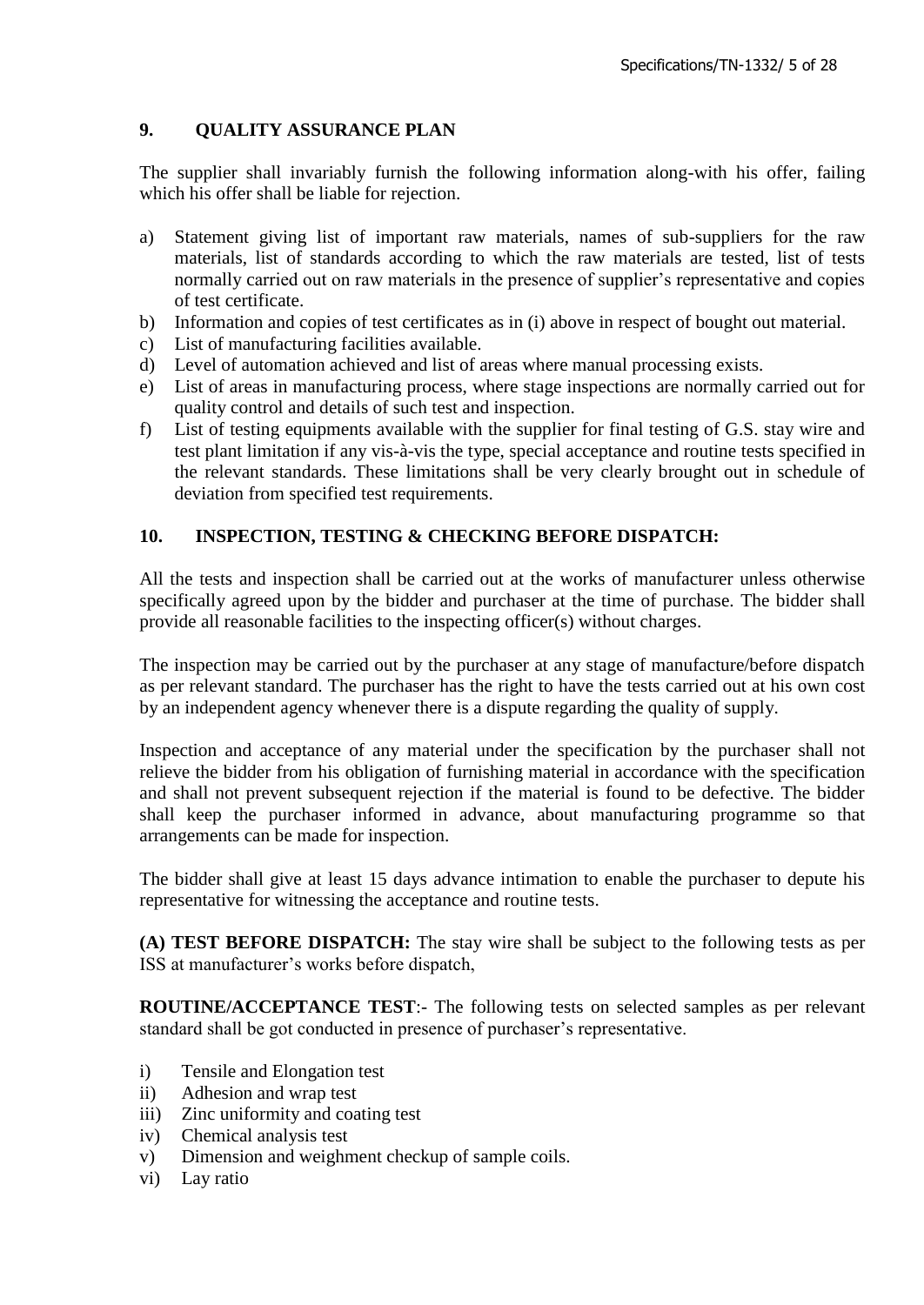### **(B) SAMPLING PLAN:**

As per the provisions of IS:2141/2000.

## **(C) TOLERANCE ON TEST RESULTS**

- i) Weight of the coil  $-40-60$  Kg per coil.
- ii) Dia of wire  $\pm 2.5\%$  of wire dia with a minimum of 0.025 mm
- iii) Lay length -12 to 18 times strand dia
- iv) Tensile and elongation test –As prescribed in IS:2141/2000.
- v) Zinc uniformity and coating test As per IS:4826
- vi) Chemical composition test IS:7887

### **11. MARKING:**

Each coil of wire shall be legibly marked with the physical condition, size of wire, weight, date of manufacture, trade mark or the name of manufacturer. The material which is inspected and cleared for dispatch shall be sealed with the Nigam"s seal.

### **12. PACKING AND FORWARDING:**

The galvanized steel stay wire shall be supplied in coils. Each coil of G.S.S. wire shall have single continuous length and shall be suitably bound and fastened compactly and shall weigh 40 kgs to 60 kgs. The coils will be suitably protected by wrapping round by hession cloth/polythene cover to avoid damage in transit and corrosion. Each coil shall be marked as mentioned above.

### **13. TYPE TEST / CHECKING OF MATERIAL AT STORES**

The material received in the stores shall be subject to test checking at CTL of Nigam before final acceptance of the material. The procedure for the CTL test shall be as under :

#### **SAMPLING**

One sample out of each lot/sub-lot of 400 Nos. coils or part thereof from each inspected lot received in stores shall be selected subject to maximum 7 samples for test checking of material and shall be got tested at the CTL of JdVVNL. The sample selection shall be done in the presence of supplier or his authorized representative for which advance notice shall be given to the supplier.

### **TESTS AT CTL:**

The following tests shall be carried out on the selected samples of G.S. Stay wire as per relevant standards:-

- (a) Uniformity of galvanization test
- (b) Tensile test
- (c) Dimensional check

For witness the test, advance notice to the supplier shall be given by CTL, stating date, time. In case the supplier does not attend for witnessing the testing, the testing shall be proceeded and completed and action shall be taken as per the contract.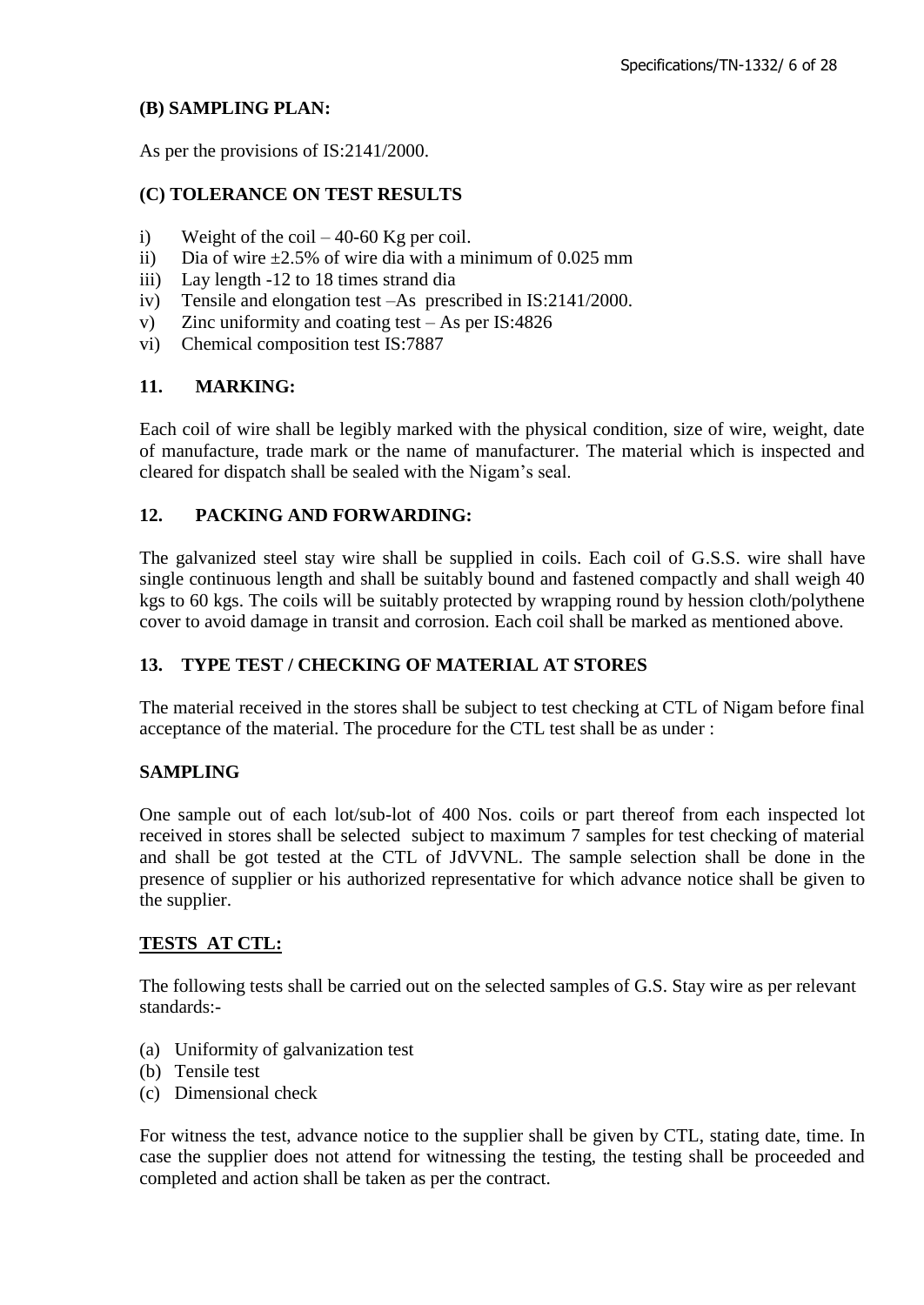The test reports shall be furnished to the purchaser, consignee and supplier.

#### **TYPE TEST ON SAMPLES SELECTED FROM MATERIAL RECEIVED IN STORE FROM 1ST OFFERED LOT**

The following tests shall constitute the type test;

- (a) Chemical composition test as per ISS:7887/1992, 2141/2000
- (b) Mechanical properties test as per ISS:2141/2000 Gr.IV
- (c) Galvanization test as per ISS:4826/1979

The first lot offered shall not be less than 10% of the ordered quantity.

If the bidder's has already got conducted the requisite type test from the  $1<sup>st</sup>$  lot of material received in Nigam"s Store against any previous/earlier tender of JdVVNL & such type test reports are valid that i.e. not older than **5 Years** on the date of opening of Techno-Commercial Bid, then the requirement of conducting Mandatory type test on the sample selected from 1<sup>st</sup> Lot of supply received in Nigam"s store is **RELAXED**. For this purpose date of conducting type test will be considered.

### **ALTERNATIVELY**

In case the bidder do not meet above requirement then one sample of 5 Mtr. Length from the  $1<sup>st</sup>$ Lot of each size of G.S. stay wire as received in purchaser's store shall be selected and sealed in presence of representative of supplier for getting it type tested at a Govt. approved / Govt. Recognized / NABL Accredited laboratory / ILAC Accredited. The transportation charges of sample(s) from store to test house shall be borne by Nigam, whereas the charges incurred towards type test of the material at test house shall be borne by the supplier. The testing charges should be remitted through D.D. in favour of Test House. The name of test house shall be intimated separately.

#### **In case sample(s) from first lot fails in type tests then:**

- a) Supplier shall have to replace the full quantity of the respective inspected lot supplied to various stores and is lying unused.
- b) For the quantity already utilized against the order in field a deduction of 30% (thirty percent) of F.O.R. destination price of the material supplied shall be made.
- c) Sample(s) from next lot shall be selected again for type test. All test charges incurred towards type test of the material for second time shall be borne by the supplier for which the testing charges should be remitted through D.D. in favour of the Test House by the supplier with the  $2<sup>nd</sup>$  inspection offer.

#### **In case sample again fails in the type test then:**

- a) The quantity supplied/received in stores and lying unused in stores shall stand rejected and shall be lifted back by the supplier.
- b) For the quantity already utilized against the order in field a deduction of 30% (thirty percent) of F.O.R. destination price of the material supplied shall be made.
- c) Further supplies shall not be accepted and order shall stand cancelled.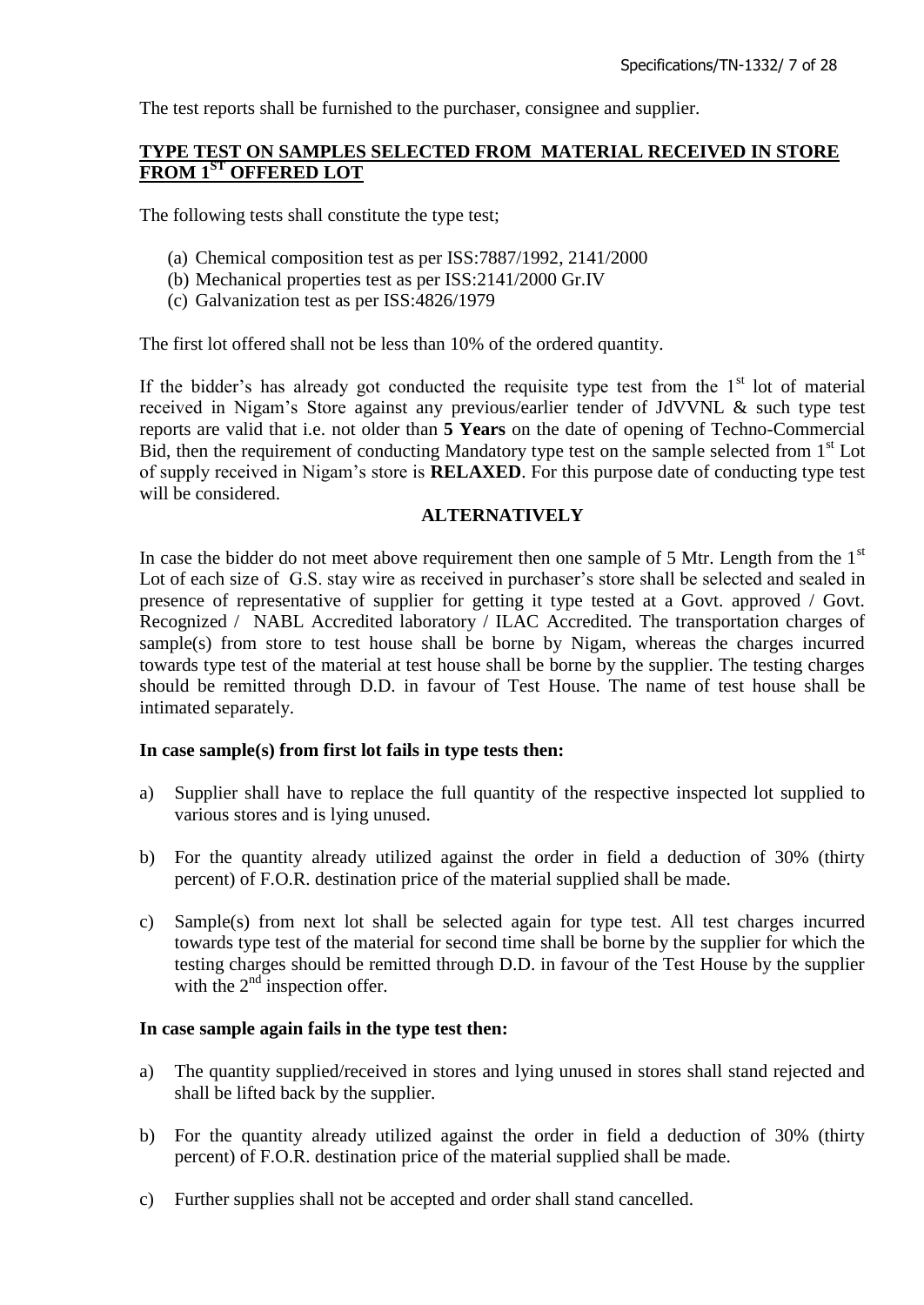"At the option of the purchaser, the material received in the stores may be utilized in the field after receipt of successful test reports from CTL for the mandatory test checking on the sample(s) selected from the material received at stores against first lot and subsequent lot(s) in anticipation of successful type test report(s)."

# **14. CRITERIA FOR ACCEPTANCE OF ABOVE TEST**

The inspected material should be strictly in accordance to the relevant ISS / GTP of the specification, however, the material shall be accepted on the basis of test results found/observed during test at CTL as mentioned below.

(a) For uniformity of galvanization test.

(i) The sample shall be first tested for (n-1) number of dips where n is specified No. of dips of one minute in the contract. If the sample does not pass the uniformity of galvanization test for (n-1) dips, the material shall be rejected and the relevant lot/sub-lot to which the sample pertains shall have to be replaced by the supplier free of cost.

(ii) If the material has passed the uniformity of galvanization test for (n-1) dips then it shall be tested for last one dip of one minute to complete the test for "n" dips. If the sample does not pass the uniformity of Galvanization Test with "n" then material pertaining to relevant lot/sub-lot shall be accepted with a deduction @ 5% of cost of material

(iii) If the sample(s) have passed the Test with number of dips as specified in the contract  $(n)$ , then material pertaining to relevant lot/sub-lot shall be accepted.

b) Tensile test:- If the material fails in tensile test the same shall stands rejected.

c) Dimensional check

If the material fails in dimensional check the same shall stands rejected.

### **15. PRICES & PRICE VARIATION FORMULA**

The prices shall be quoted in Rs. per MT on F.O.R. destination basis in the manner detailed in **schedule of Prices (Schedule-IV)/BOQ** indicating details of ex-works price, Excise Duty, freight & Insurance charges, Central Sales tax / VAT and Entry Tax, etc. for delivery at our stores. The offers in which prices have not been quoted in prescribed manner are liable to rejection.

The quoted price shall be variable as per Price Variation formula given in this specification at Schedule-II without any ceiling. The base date of price variation shall be 1<sup>st</sup> day of one **month prior to the date of opening of the bid, and shall be governed as per clause No.1.10. of Instructions to bidders**.

If the price variation formula is changed, the same shall be applicable for the price variation. During the transit period when both old and new indices are being circulated, then the admissible Price Variation shall be applicable, which is advantageous to Nigam, and the period from which the old indices are discontinued then the P.V. shall be admissible with the new indices.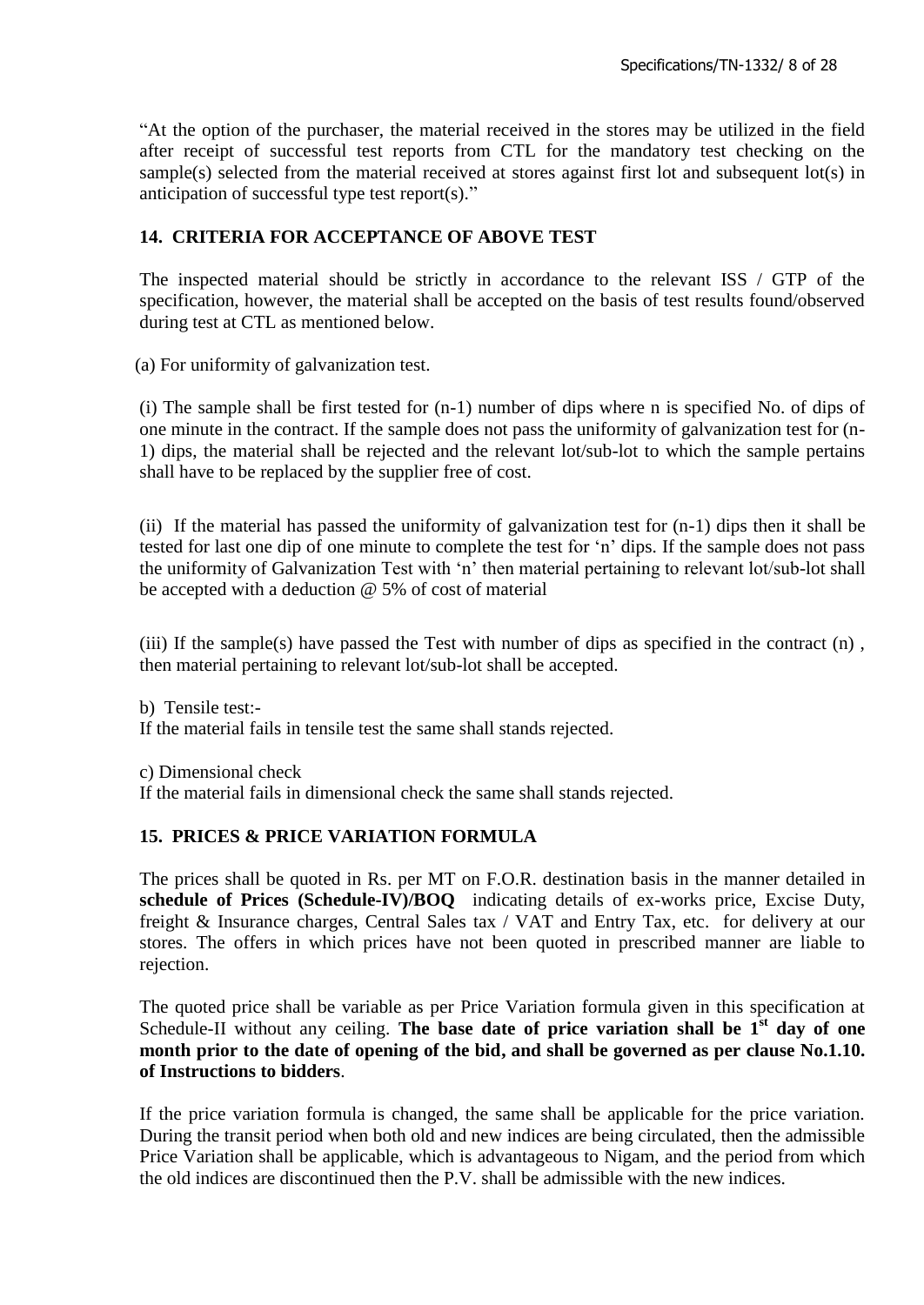### **16. PAYMENT:**

Payment for the supplied material shall be made as per the actual weight received and verified by consignee(s) in the store. Payment shall be governed in accordance with the clause No.1.42 of GCC with following modifications:-

i) 70% payment shall be released after receipt of successful test reports from CTL, Jodhpur for the mandatory test checking on the sample(s) selected from the material received at stores against first lot and subsequent lot(s) in anticipation of successful type test reports.

ii) The balance 30% payment shall be released after receipt of successful type test reports on the samples selected from the material received in the stores.

iii) The due dates for payment shall be considered from the date of submission of the bills alongwith receipted challans to Sr. Accounts Officer (Cash & CPC), JdVVNL, Jodhpur.

### **17. QUANTITY TOLERANCE**

The quantity ordered can be supplied with a tolerance of plus minus 2% of eah size of stay wire.

### **18. DEPARTURE FROM SPECIFICATION**

Technical deviation including GTP and commercial deviation including delivery if any shall be mentioned in schedule-VI-A & Schedule-VI-B "departure from specification" attached with this specification. Mentioning of such deviations elsewhere in the offer will not be considered as deviation. The printed terms and conditions of sales and other if any attached with the offer will not be considered.

#### **19. PRICE FALL CLAUSE:**

If lower rates are received /finalized in subsequent tender for this item then price fall clause shall be applicable as per clause 1.60 of GCC.

#### **20. DELAY IN DELIVERY & DELAY IN DESPATCH**

i) The delay in delivery shall invoke provisions of clause No. 1.24 of the GENERAL CONDITIONS OF CONTRACT (Sec.II) "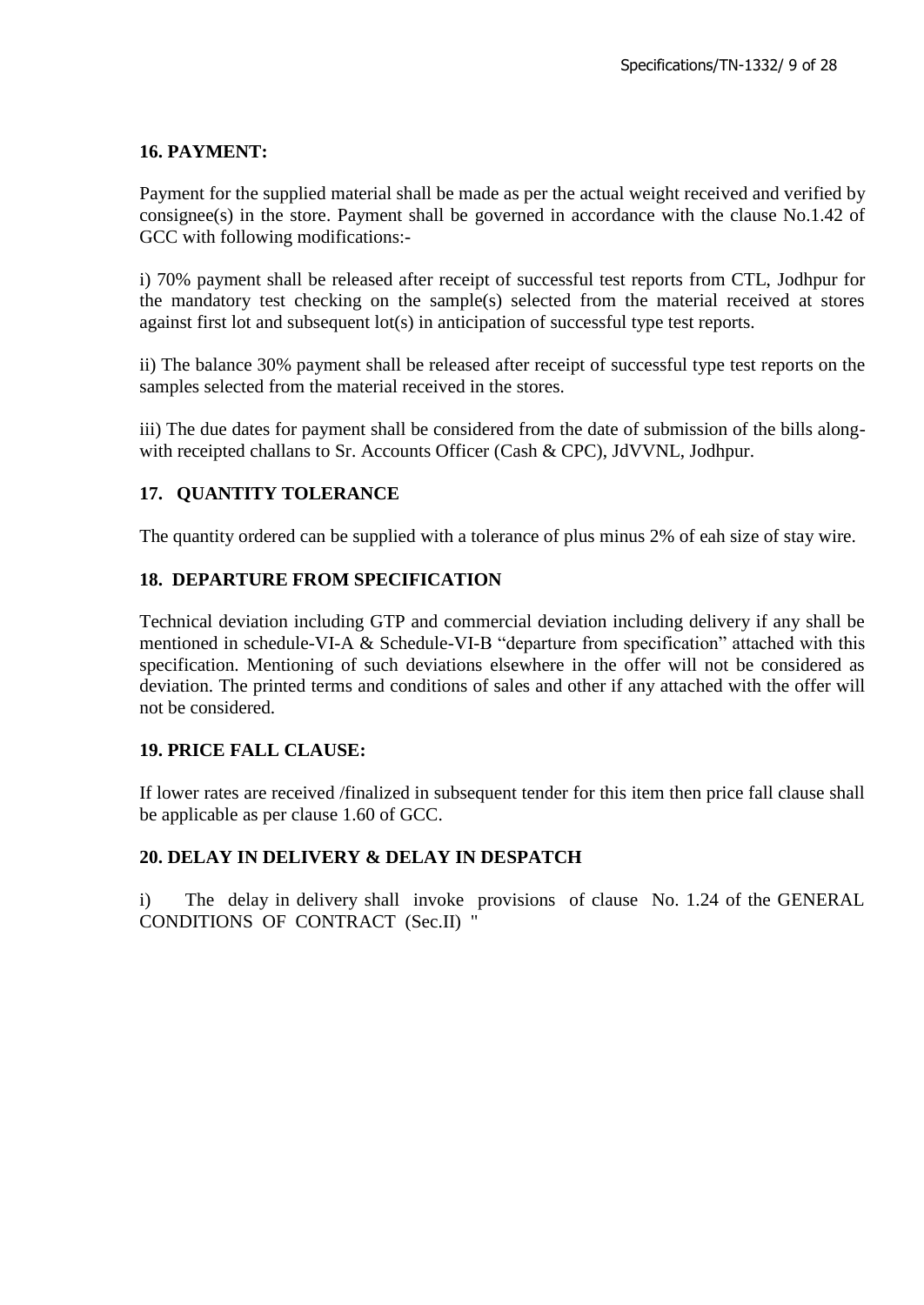# **SCHEDULE-I**

# **SCHEDULE OF REQUIREMENT FOR PURCHASE OF G.S. STAY WIRE OF SIZE 7/10 SWG & SIZE 7/8 SWG, AGAINST TN-1332.**

| S. No. | Name of Item                          | Tendered qty. in MT |
|--------|---------------------------------------|---------------------|
|        | <b>G S STAY WIRE OF SIZE 7/10 SWG</b> | 1231 MT             |
|        | <b>G S STAY WIRE OF SIZE 7/8 SWG</b>  | 333 MT              |

The above mentioned quantity is approximate and may increase or decrease as per the requirement of the Nigam.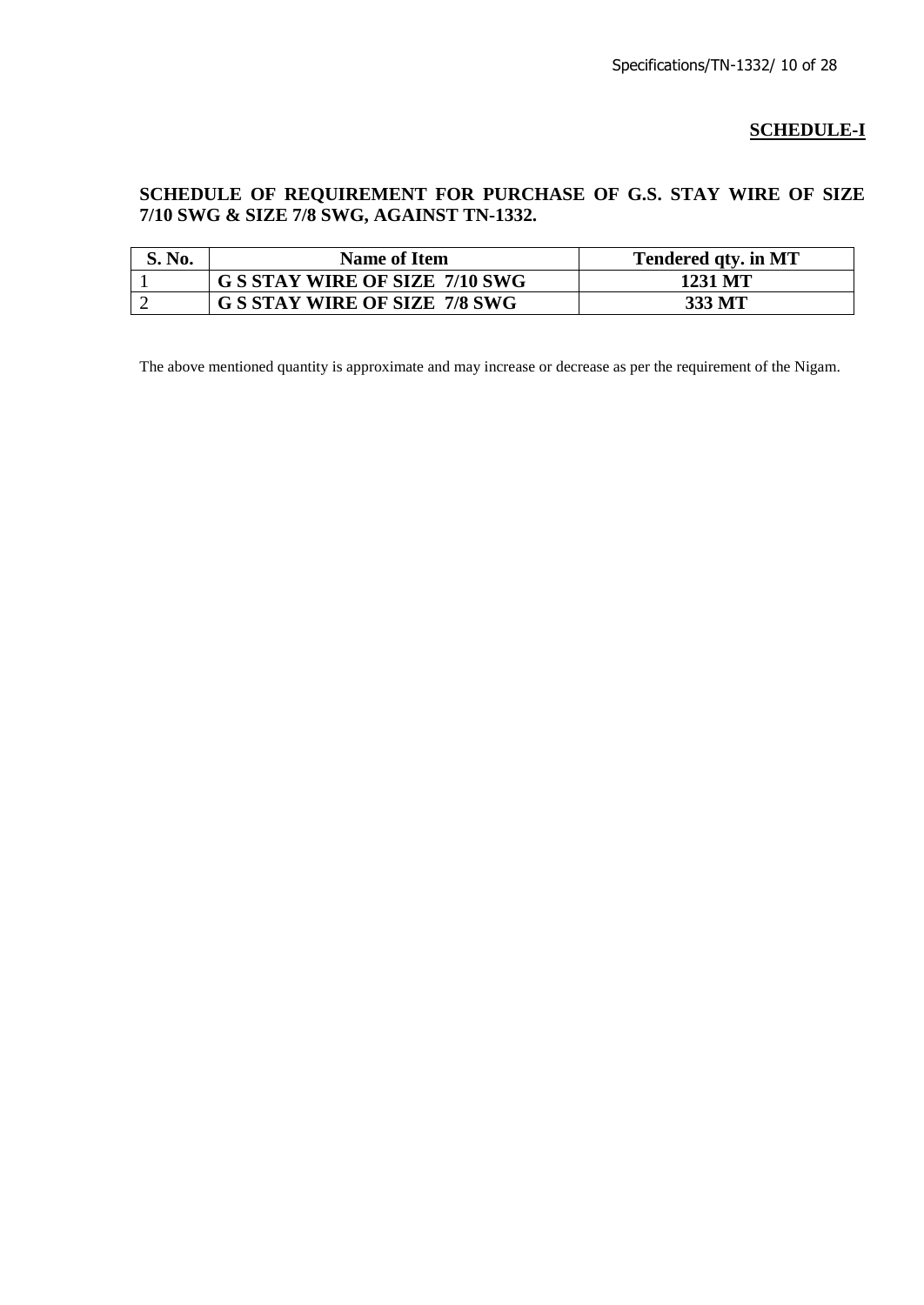#### **SCHEDULE-II**

#### **PRICE & PRICE VARIATION FORMULA**

The bidder shall quote the rates in Rs. per MT, on variable price basis for items as detailed at **schedule-IV/BOQ** of the specification. The price variation shall be calculated on the basis of formula detailed below and payable within stipulated delivery schedule:

### The base date of price variation shall be 1<sup>st</sup> day of one month prior to the date of opening of **the bid, and shall be governed as per clause No.1.10. of Instructions to bidders**.

Prices payable to the supplier as stated in the contract shall be subject to adjustment during performance of the contract to reflect changes in the cost of Labour and Material components in accordance with the formula :

#### **For steel:**

In case of increase/decrease in the cost of 8 mm mild steel wire rod by Rs. 100.00 per MT the price of finished G.S.S. Wire shall increase/ decrease by Rs. 100/- (Rs. One hundred) per MT.

#### **For Zinc:**

In case of increase/decrease in the cost of Zinc by Rs. 100.00 per MT the price of finished G.S.S. Wire shall increase/decrease as under:-

- (i) GSS Wire 7/3.15 mm dia (7/10 SWG) Rs. 4.00 per MT
- (ii) GSS Wire 7/4.0 mm dia (7/8 SWG) Rs. 3.30 per MT

The base price of 8 mm wire rod (EQ Grade) conforming to IS:7887/1975 and EHG zinc used in the manufacture of GSS wire as on first day of calendar month, one month prior to the date of opening of tender shall be clearly indicated in the offer. Further variation in steel shall be allowed on the basis of ex-stock yard Jaipur / Ludhiana prices as intimated by Rashtriya Ispat Nigam Ltd., Jaipur / Ludhiana and in zinc on the basis of IEEMA circular.

The base date of mild steel wire rod price of size 8 mm (EQ Grade) as on **1 st day of one month prior to the date of opening of the technical bid.**

The applicable prices for claiming price variation on account of change in the price of the steel or zinc shall be the price prevailing on the first day of calendar month preceding the calendar month in which the material has been offered / due for inspection whichever is earlier.

Note:- The date of delivery (i.e. date of readiness of material) and variable price shall be worked out in accordance to clause 1.10 of Instructions to bidders (Section-I).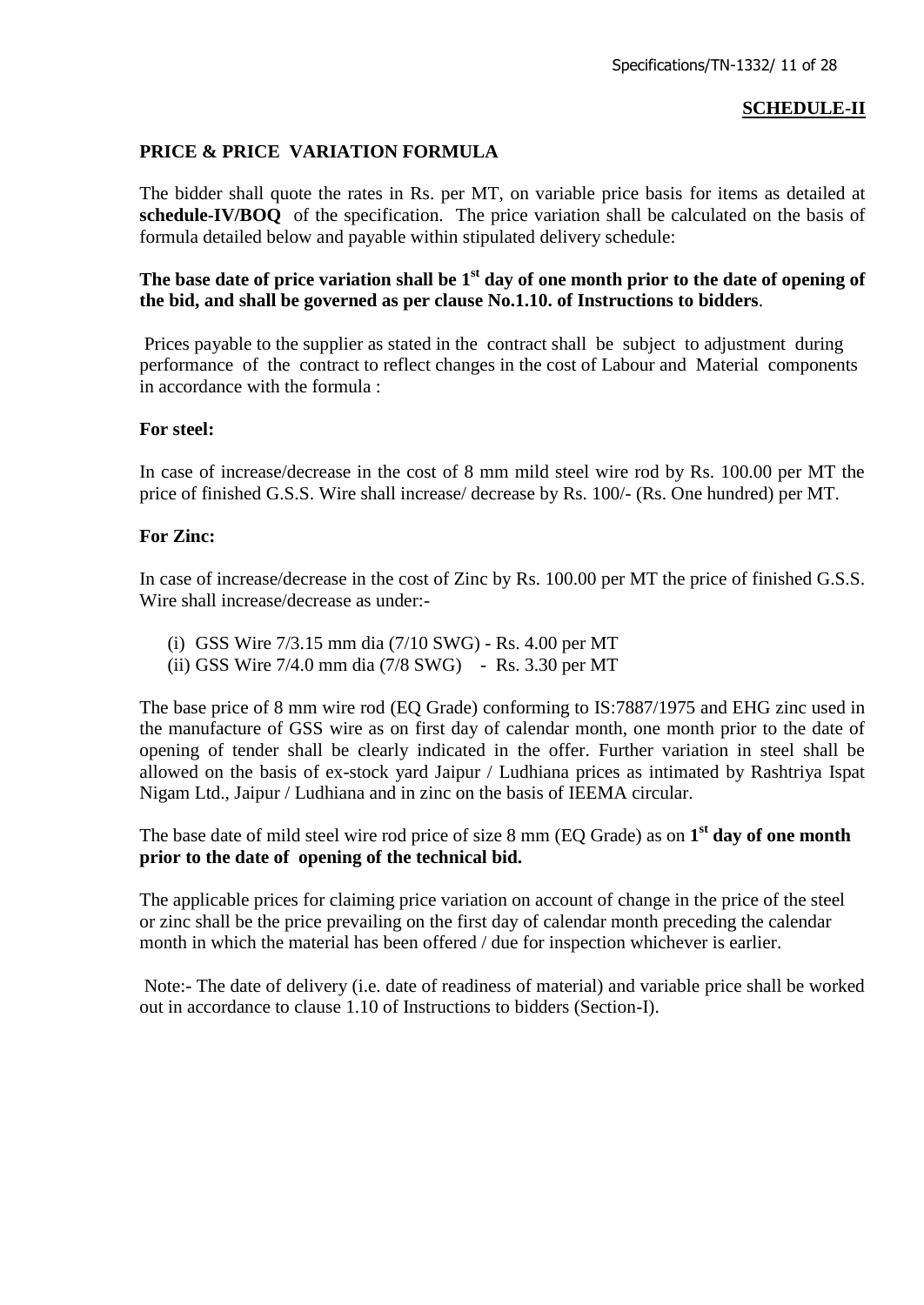#### **SCHEDULE-III**

#### **DETAILS OF APPLICABLE STANDARDS / SPECIFICATION/ MANUALS :**

The material shall comply with the relevant provisions made in the following Indian Standards Specification (now BIS) with latest amendments.

|                | $IS:2141/2000$ : (Latest amended) | Hot dip galvanized stay<br>strand-    |  |
|----------------|-----------------------------------|---------------------------------------|--|
|                |                                   | specification                         |  |
|                | $IS:4826/1979$ (Latest amended)   | Hot dipped galvanized coatings on     |  |
|                |                                   | round steel wires                     |  |
|                | $IS:6594/1977$ (Latest amended)   | Technical supply conditions for steel |  |
|                |                                   | wire ropes and strands                |  |
| $\overline{4}$ | $IS:7887/1975$ (Latest amended)   | Mild steel wire rod for general       |  |
|                |                                   | Engineering purposes                  |  |

All material shall comply in all respect with the requirement of latest addition of relevant Indian Standard Specification except as modified in this Specification Where the relevant ISS is not available, the material / sections should comply with the latest BSS.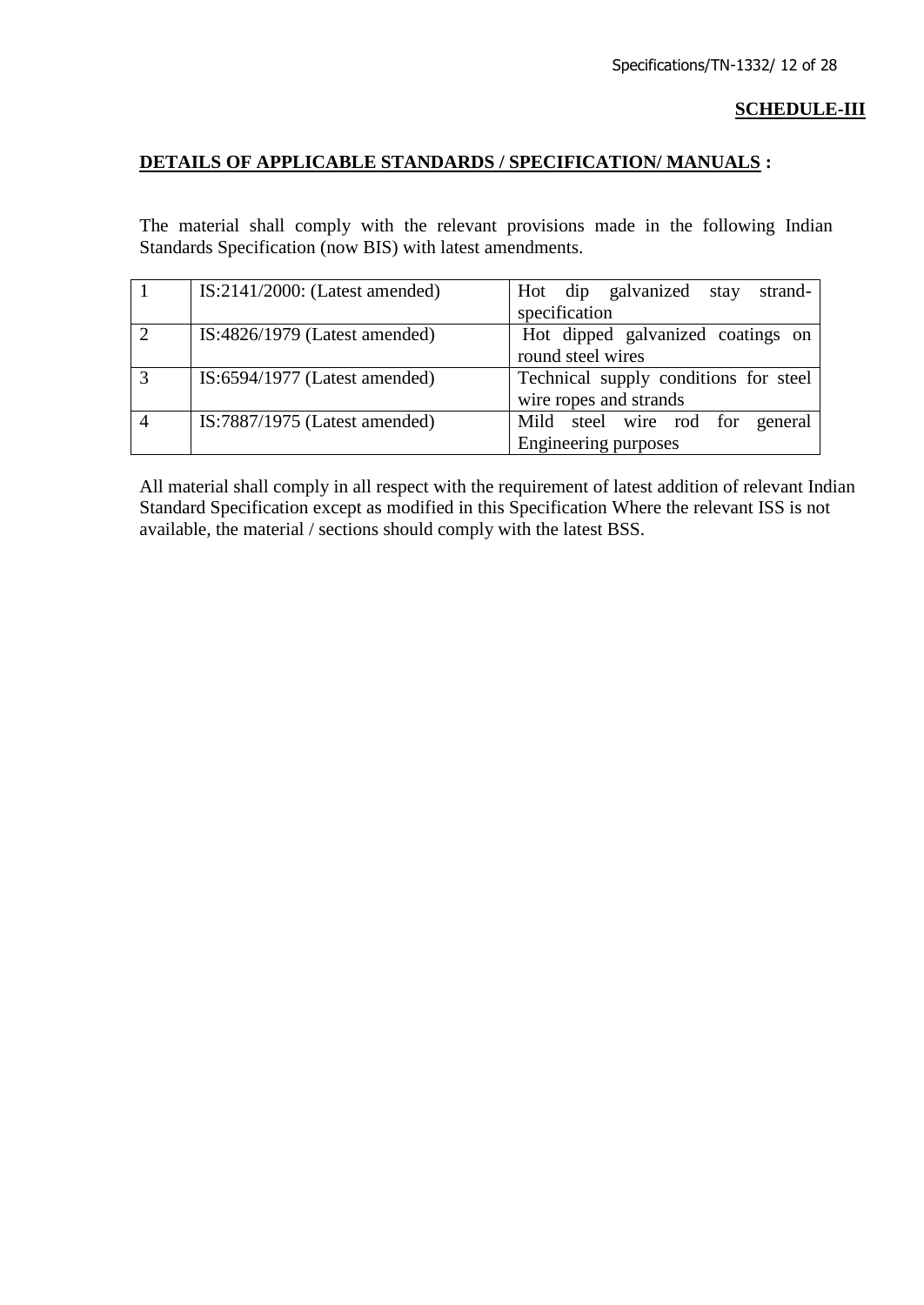### **SCHEDULE-III (A)**

#### **PRE-QUALIFICATION REQUIREMENT**

The bidder should fulfill following qualifying requirements for successful participation in the tender along with relevant documentary evidence supporting each qualifying requirement without which the offer shall be considered non-responsive & rejected.

#### 1.0 **STATUS OF BIDDER**:-

- a) The bidder should be a Manufacturer of offered items. The offers from sole selling agent/ authorized dealers shall not be entertained.
- b) Old/ New suppliers:- Any bidder located within or outside the state of Rajasthan has participated for the first time in a particular Discom & meeting minimum qualification requirement and has supplied the tendered material/or of higher rating in other utility shall be treated as an old supplier. Rajasthan"s firms although supplied in past but not meeting minimum quantity supplied criterion including altogether new units which have not supplied any quantity but having adequate & required manufacturing and testing facility and technical know-how of the tendered material shall be considered as new firms and would be eligible for trial order only. In case of supply made to the licensed power utility outside India, the C.A. certificate furnished by firm shall be considered.

Note:-The material supplied and accepted for same/higher rating for Turnkey projects to a licensed power utility/Govt. shall be considered for the purpose of evaluating criteria. The certificate given by C.A. shall indicate above quantity separately.

#### 2.0 **PAST SUPPLY & PERFORMANCE CRITERIA**:-

The bidder shall meet both past supply and performance criteria as detailed below for opening of tenders:-

#### 2.01 **PAST SUPPLY:-**

- 2.01.1 The bidder is required to quote for minimum 10% of tendered quantity failing which their offer may be considered Non-Responsive.
- 2.01.2 The bidder should have designed, manufactured / fabricated, tested and supplied to utility / Discoms / Govt. Departments at least 2 X QQ (QQ being the quoted quantity) of similar item / higher rating of tendered material / equipment in last 3 financial years from the date of opening of technical-commercial bid.
- Note: Requirement of quantity manufactured, minimum quantity to be offered and amount of Bank Guarantee to be furnished in absence of test certificate shall be reduced to 25% for Rajasthan based units.
- 2.01.3 In support of fulfillment of the past supply criteria, the bidder shall furnish documentary evidence in the form of certificate from Chartered Accountant in the enclosed prescribed proforma only. This prescribed proforma should be furnished either in original or copy duly attested by Notary. The bidder shall also sign and affix seal on the C.A. Certificate. The certificate should have membership number with the name & address of the chartered accountant. Certificate should clearly indicate the quantity supplied, period of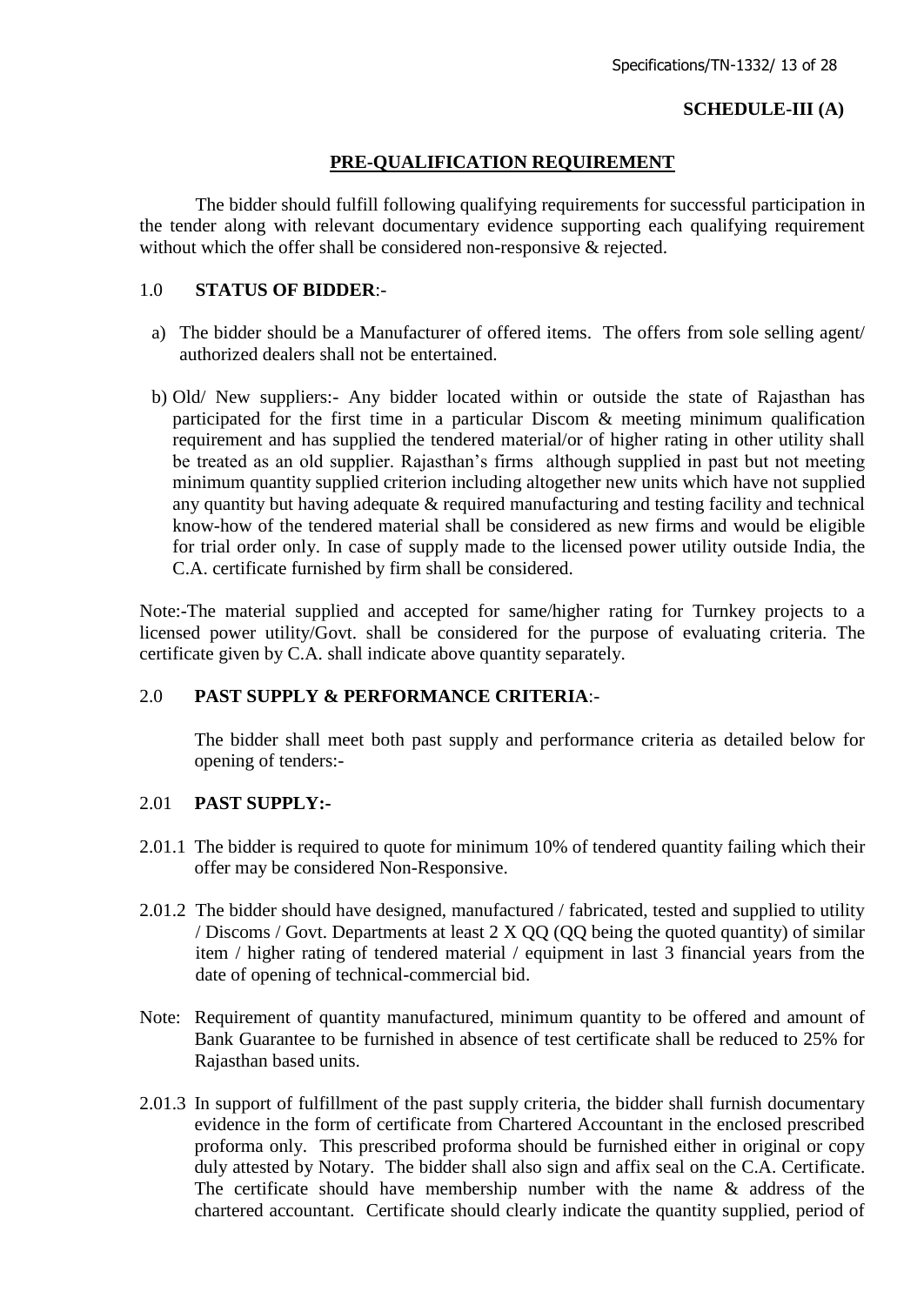supply, voltage Class, Rating of the Transformer etc. in the format prescribed, any deviation to format or information diverted format, will not be considered and rejected.

Note:-The material supplied and accepted for same/higher rating for Turnkey projects to a licensed power utility/Govt. shall be considered for the purpose of evaluating criteria. The certificate given by C.A. shall indicate above quantity separately.

#### 2.02 **PERFORMANCE CRITERIA:-**

2.02.1 i) If a bidder has supplied up to 50% of ordered quantity in previous tender up to date of opening of subsequent tender and scheduled delivery period expired, the bid of such bidder will not be opened in the Discom for that item.

ii) However, if the supplies have been completed for a quantity more than 50% but not completed up to date of opening of subsequent tender and scheduled delivery period expired, the quantity equal to the quantity pending in previous tender for that item shall be reduced from the subsequent tender quantity to be allocated to the bidder.

#### **3.0 TYPE TEST CRITERIA**

3.0.1 The bidder shall furnish valid and authenticated type test certificate from a Govt. approved/ a Govt. recognized/ NABL accredited laboratory/ ILAC i.e. International Laboratory Accredited laboratory / ILAC i.e International Laboratory Accrediation Corporation ( In case of foreign laboratory) of similar rating and design of tendered material.

The bid of the bidders be also considered for meeting the Type Test criterion if the bidder have the requisite type test conducted successfully on the samples selected from the 1st Lot **(If Applicable)** supplied to JdVVNL against previous tenders and its report are available with the Nigam & furnish certified copy of such Type Test Reports with the bid or reference of order / tender be mentioned in Bid document for verification purpose . Such type test certificates should not be older than **five** years as on the date of bid opening. For this purpose date of conducting type tests will be considered.

The type test certificates by in house laboratory of biding firm even if it is a Govt approved/ Govt recognized/ NABL accredited Laboratory / ILAC accredited, shall not be accepted, in case of their own bid. This will not apply if biding firm is Govt. Company/ Public Sector Undertaking.

- 3.02 The bidder should furnish documentary evidence in support of the laboratory whose type test have been furnished, that the said laboratory is a Govt. / a Govt. approved / a Govt. recognized / NABL accredited laboratory / ILAC accredited (in case of foreign laboratory).
- 3.03 The type test certificates shall be furnished either in original or copy duly attested by notary.
- 3.04 The bids of only those bidders shall be considered to be meeting the type test criteria who furnishes complete type test certificate with the bid as per above provision.
- 3.0.5 However, in following cases the bid of the bidder may be considered meeting the type test criteria if the bidder furnishes an undertaking stating that valid type test certificate from a Govt. approved / Govt. recognized / NABL Accredited laboratory / ILAC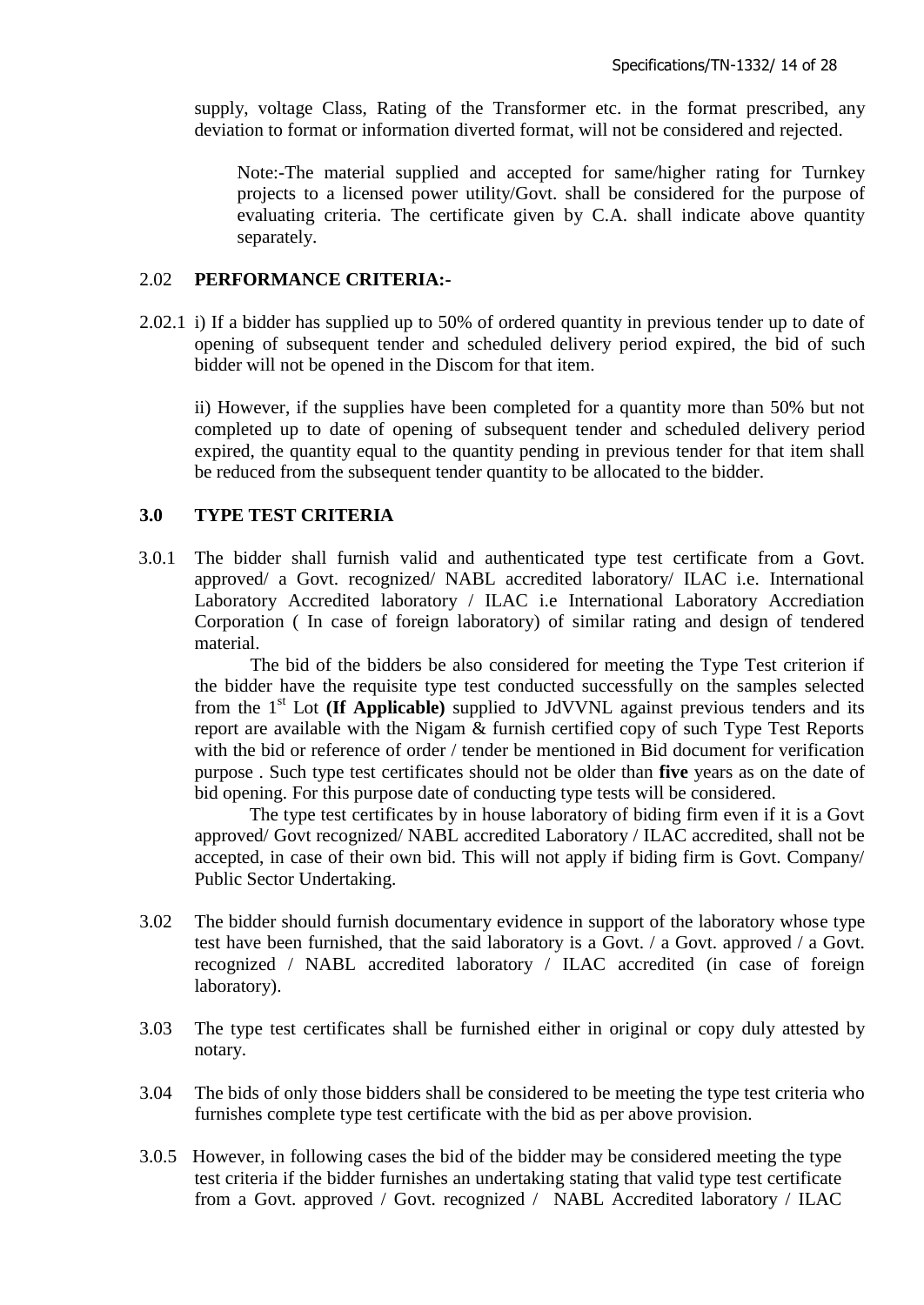Accredited laboratory shall be furnished from first lot received in Nigam store (without asking any delivery extension) along with bank guarantee with the technical bid from a Nationalized / Scheduled Bank in prescribed proforma at Schedule-III C or DD / Pay Order amounting to **value as detailed below** . The initial validity of bank guarantee shall be nine months with claim period of three months in addition

- i) A new Rajasthan based unit who does not possess valid type test reports subject to technically competent.
- ii) Where one or more type test(s) is/ are older than **5 years**.
- iii) Where new type test have been added in the specification.
- iv) Where some changes in respect of type test procedure of existing type tests have been introduced in the relevant standard.
- v) Where a new item is being purchased by Nigam for the first time.
- vi) The Rajasthan & outside Rajasthan firm who does not possess valid type test certificates, if type test reports of higher rating are furnished.

| <b>Amount of Bank Guarantee in lieu of type test</b>           |          |  |
|----------------------------------------------------------------|----------|--|
| For Outside Rajasthan based firms<br>For Rajasthan based firms |          |  |
| $1.25$ Lacs                                                    | 5.0 Lacs |  |

# **4.0 POOR RECORD OF PERFORMANCE AND DELIVERY**:

The bidder who has been black listed in any of the state Discom or with whom business relations have been severed in Jodhpur Discom shall not be considered. Severment of business relations will be done in case of following circumstances for the period and with the recovery mentioned against each:

|                                       | i) When vendor does not Forfeiture of EMD/cancellation of vendor registration to        |
|---------------------------------------|-----------------------------------------------------------------------------------------|
|                                       | accept order awarded on its recover amount of EMD along with severment of business      |
|                                       | accepted price and terms and relations for three years from the date of issue of order. |
| conditions<br>does<br>$\alpha$<br>not |                                                                                         |
| comply with contractual               |                                                                                         |
| formalities.                          |                                                                                         |
|                                       | ii) When vendor complies Levy of maximum recovery on account of delay in delivery       |
| with contractual formalities          | along with severment of relations for a period of 2 years from                          |
| commence  <br>but does<br>not         | the date of issue of order or in next two bids whichever is later                       |
| supplies.                             | along with forfeiture of EMD / cancellation of vendor                                   |
|                                       | registration.                                                                           |

### **5.0 (A) BLACK LISTING OF A FIRM:**

After having given Show Cause Notice of 30 days, and having established & cogent reasons for blacklisting of the firm as given below, the firm should immediately be blacklisted for a period of 5 years indicating reasons of doing so, in the letter itself, and a copy of such blacklisting should be given to the firm, with the approval of CLPC:-

(i) There are sufficient and strong reasons to believe that the supplier or his employee has been guilty of malpractices such as manhandling/misbehavior with Government official by supplier or his partner/employee, bribery, corruption or abatement of such a offence in a position where he could corrupt Nigam"s official, fraud, vitiating fair tender process including substitution of or interpolation in tender, mis-representation, pilfer-aging or unauthorized use or disposal of Nigam"s material issued for specific work etc.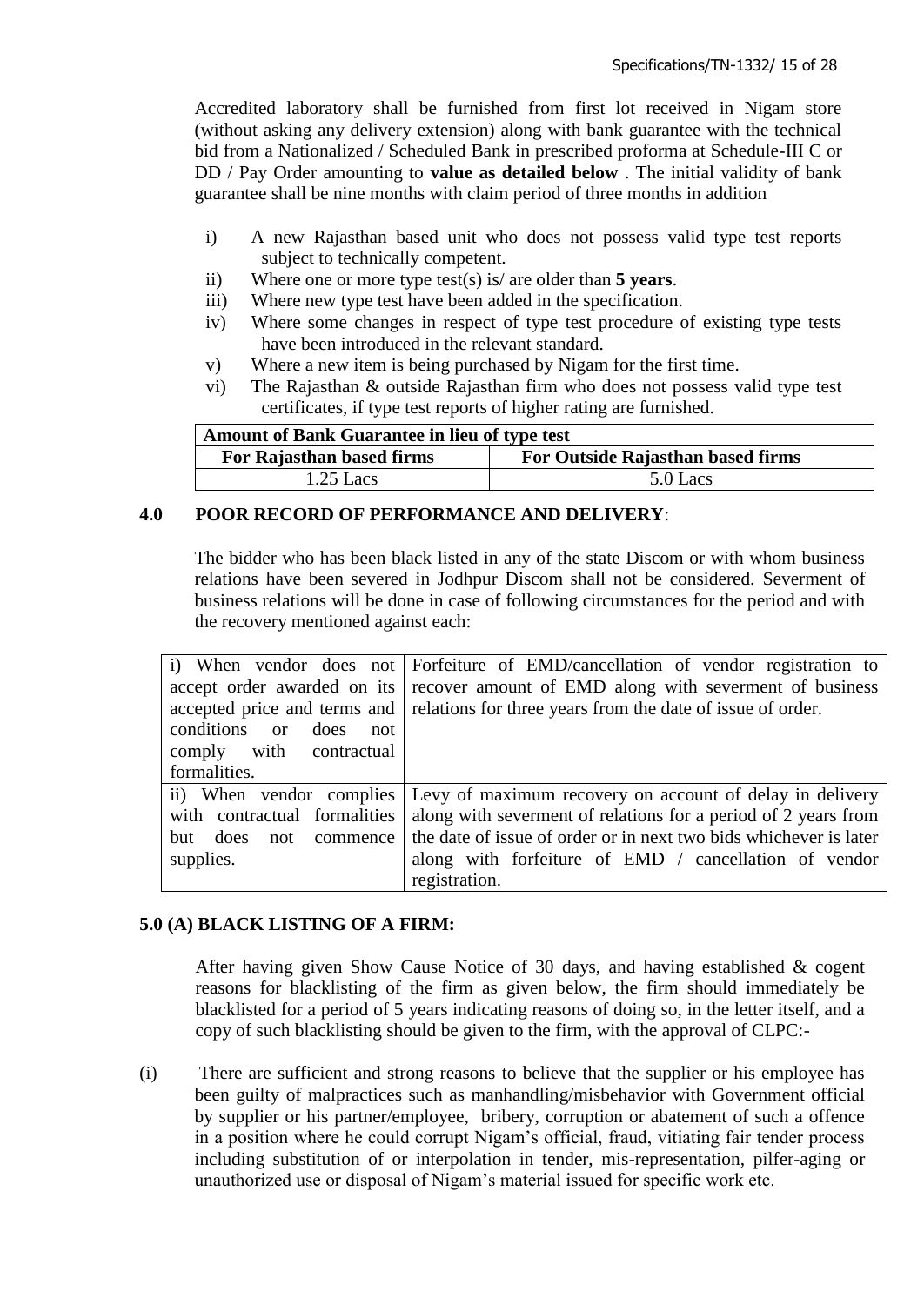- (ii) Where a supplier or his partner or his representative has been convicted by a court of Law for offences involving moral turpitude in relation to the business dealing or where security considerations including suspected disloyalty to the Nigam/state so warrant the blacklisting.
- (iii) If the State Bureau of Investigation or any other authorized investigating agency recommends for blacklisting after completing the investigation.
- Note:1 If a supplier after having tendered for a supply or after negotiations gives application voluntarily vitiating the fair tendering process, it shall also tantamount to malpractice.
- Note:2 A register containing the reasons for blacklisting the supplier as also the names of all the partner of the suppliers and the allied concerns coming within the effective influence of the blacklisted supplier will be maintained.
- Note:3 A register of black listed supplier will be maintained which will not only include suppliers enlisted with the Enlisting Authority but also black listed suppliers in Nigam.
- Note.4 A Black listed supplier (i) shall not be entitled for registration in any of the Discom (ii) shall not be awarded any supply order in future in any Discom during the notified period.(iii) his registration if any shall stand cancelled immediately and his registration security /EMD/S.D. shall stand forfeited. (iv) In case of blacklisting of the firm by any one of Discom for the cogent prescribed reason(s) as stipulated above, the same shall be applicable to all the three Discoms and as a consequence of blacklisting, all the pending orders to that firm, will be cancelled in all three (3) Discoms with immediate effect. However in respect of completed/executed contract G.P. obligations as well as other liabilities shall be fulfilled by the supplier.

#### **(B) SEVERMENT OF BUSINESS RELATION:**

- (a) After having given Show Cause Notice of 30 days, and having established & cogent reasons for Severment of business relation as given below, the firm should immediately be severed the business relations for a period of 2 to 3 years indicating reasons of doing so, in the letter itself, and a copy of such severment should be given to the firm, with the approval of CLPC:-
- (i) The supplier continuously refuses to pay Nigam dues without showing adequate reasons and where the purchasing authority is satisfied that no reasonable dispute attracting reference to Settlement Committee or Court of Law exists for the supplier"s action of non-supply.
- (ii) When vendor does not accept LOI/detailed purchase order awarded on its accepted prices and terms & conditions or does not comply with the contractual formalities.
- (iii) When vendor/supplier who otherwise completed contractual formalities but does not commence supplies on the date of opening of technical bid of the fresh tender/completion of schedule delivery period whichever is later.
- Note.1 In case supplier does not deposit outstanding dues towards Nigam, even after completion of severment period, the period of severment will continue.
- Note.2 Severment done purely/ mainly on account of non-deposition of dues against the supplier/vendor/contractor could be lifted by CLPC, if the dues are deposited prior to the expiry of such severment period.
- Note 3 Severment done by one Discom for non-supply of material and /or corresponding nonrecovery of dues will not be effective in other Discoms except in respect of common purchase cases of three Discom.
- Note 4 On severment of business; the EMD/SD/vendor registration security will be forfeited.
- Note 5 The orders in execution satisfactorily will not be cancelled other than the order on which severment have been done.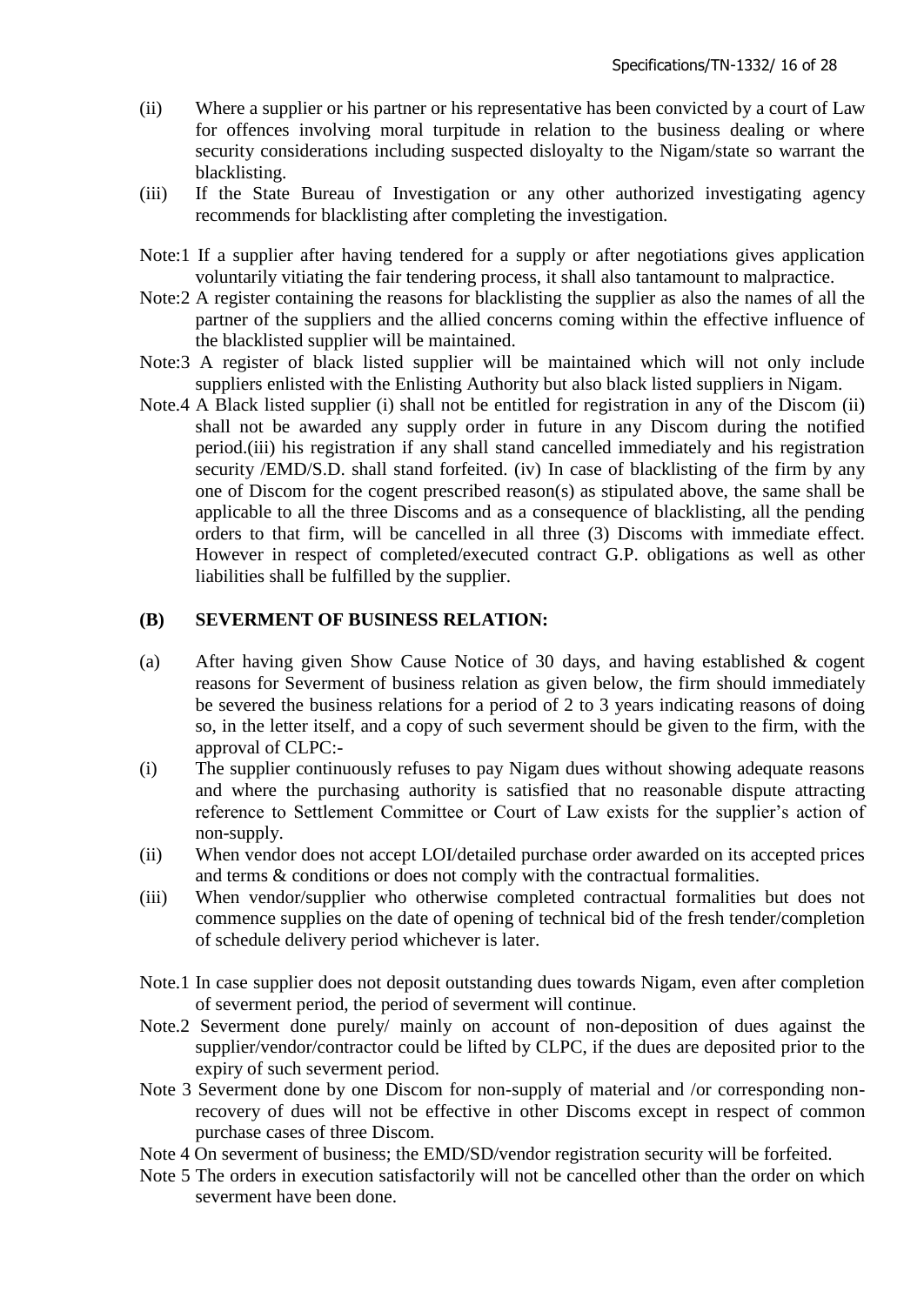### **(C) DEBARMENT**

Reasons on which Debarment can be made:-

- (i) The competent authority may debar the supplier on account of his performance or other disabilities, if it is no longer considered fit to remain under vendor registration as per his obligation under vendor registration.
- (ii) If at any subsequent stage of inspection of firms after award of contract, it is found that firm does not have sufficient tech. staff or required/necessary technical equipments, the purchasing authority can debar the firm for one year or next tenders whichever is later. The debarment will be lifted only on re-inspection of firm"s works; the defects noticed earlier are fully rectified to the satisfaction of Nigam.
- (iii) When contract agreement executed and supplies commenced but could supply only up to 50% of ordered quantity and scheduled delivery period expired, then the firm can be debarred for one year or next tender whichever is later in that Discom only for that particular item/rating/ capacity/size etc.
- (iv) The suppliers who have been awarded contract for supply of material is not adhering to the periodic delivery schedule, the contract awarding authority reserve the right to terminate the contract and may debar the firm in participating in tender for a period of 2 to 3 years.
- Note.1. On debarment, the EMD/ SD/Vendor Registration security shall be forfeited.
- Note.2 If the firm is debarred in one Discom for any reasons then the same should not be applicable in other Discom subject to exception that in case of common Discoms purchases such debarment of a firm would be applicable to all three Discoms for that particular item and rating/capacity/size etc.

### **6.0 APPEALS AND APPLICATIONS:-**

Appeal against the order of blacklisting, severment and debarment can be filed before BOD within a period of 3 months from the date of intimation. The letter of appeal will be addressed to the order placing authority. Who will process the case for placing the matter in B.O.D. with in a period 60 days. The BOD may reduce or waive the penalty, if sufficient reasons/supporting documents are furnished by the supplier.

#### **GENERAL CONDITIONS: - (All Conditions be Duly Signed & Sealed)**

- **I) The bidder shall clearly indicate the deviations such as `Technical Deviation & Commercial Deviations' in the prescribed proforma only. The deviations indicated elsewhere in the bid shall not be accepted.**
- **II) The bidder must clearly fill up each and every particular of guaranteed technical particulars annexed with Technical Specifications otherwise he will be responsible for Technical Non-responsiveness.**
- **III) All documents required in the prescribed format are to be furnished along with the bid itself only except an attested copy of BIS license (wherever it is required), failing which the bid will be summarily rejected.**
- **IV) However, a copy of BIS License may be submitted by the bidder up to the official working hours of one working day prior to the schedule / notified date of opening of price bid.**

Signature of bidder With stamp Dated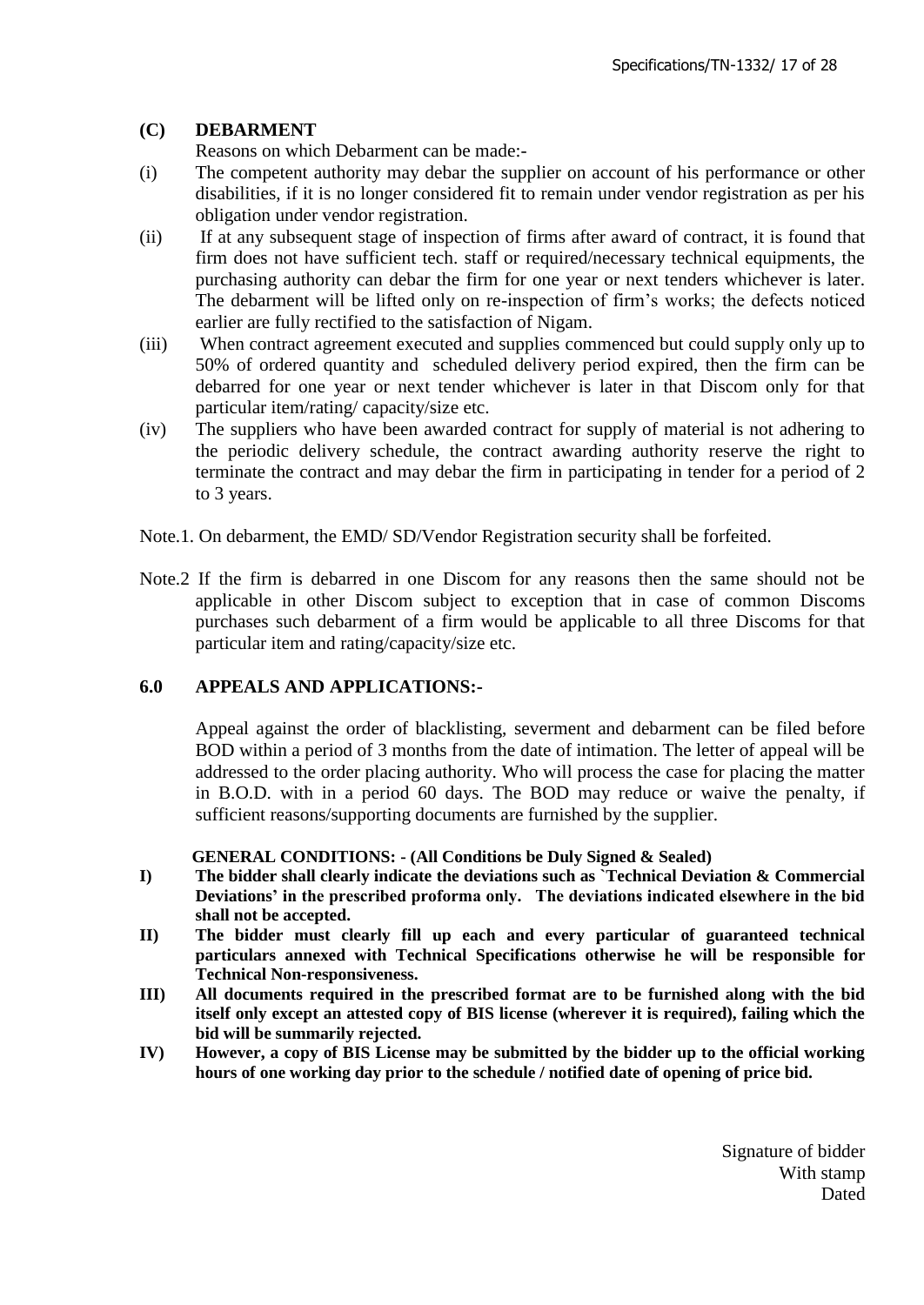#### **SCHEDULE-III-B**

#### **BANK GUARANTEE IN LIEU OF FURNISHING OF TYPE TEST CERTIFICATE**

( On Rajasthan Non-Judicial Stamp Paper worth [Rs. @0.25%](mailto:Rs.@0.25%25) of BG amount or Rs. 25,000/-, whichever is less)

To,

The Superintending Engineer (MM&C), Jodhpur Vidyut Vitran Nigam Limited, New Power House Premises, Industrial Area, Jodhpur-342 003.

Dear Sir,

 Whereas Jodhpur Vidyut Vitran Nigam Limited , Jodhpur ( hereinafter called the purchaser) has issued a bid enquiry under TN……. for procurement of ……………………………………………. (Name of material).

 Whereas M/s …………………………………………….. (hereinafter called the bidder ) has furnished a bid for supply of ................ to The Superintending Engineer (MM&C), Jodhpur Vidyut Vitran Nigam Limited, Jodhpur or his Nominated officer (s) .

Whereas in accordance with the provision of the specification of the afore- said TN….... , the bidder can deposit a bank guarantee in lieu of the requirement of furnishing the type test certificates.

 Whereas M/s ………….. ( the bidder) have requested us (Name of the Bank) to furnish the bank guarantee in lieu of the type test certificate for an amount equivalent to Rs……………… ( in words also) only.

 Under this Bank Guarantee, we (Name of the Bank) hereby undertake unconditionally and irrevocably to guarantee as primary obligator and not as Surety merely, the payment to the purchaser on his first demand without whatsoever right of objection on our part and without his first claim to the bidder in the amount not exceeding ( amount of guarantee in figures and words).

 Payment pursuant to this undertaking will be demanded by the purchaser from the Bank and will be met by the Bank without question in the case in which the bidder , on receipt of the order and / or after the acceptance of this bid, makes default in furnishing the required type test certificates. Also whether the occasion or ground has arisen for such demand the decision of The Superintending Engineer (MM&C), Jodhpur Vidyut Vitran Nigam Limited, shall be final.

 The liability of the Bank shall not at any time exceed Rs…………………….………….. ( Rupees……………).

 The undertaking will be determined on but will not withstanding such determination, continue to be in force till the expiry of 3 months from that date.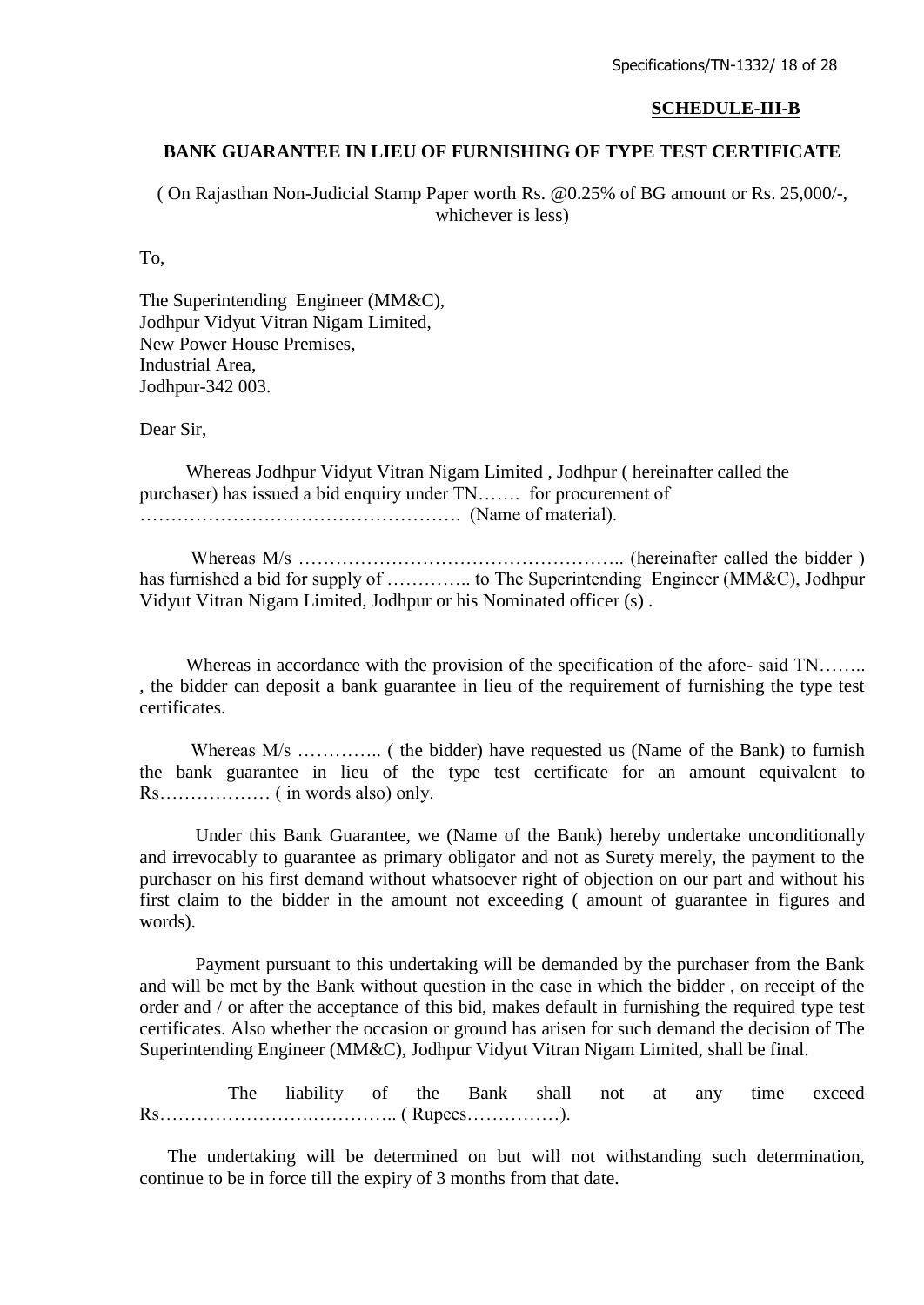No indulgence or grant of time by the purchaser to the bidder without the acknowledgement of the Bank will discharge the liabilities of the Bank under this guarantee.

 The guarantee herein contained shall not be affected by any change in the constitution of the bidder.

 All disputes arising under the said guarantee between the Bank and the bidder or between the bidder and the purchaser pertaining to the guarantee shall be subject to the jurisdiction of Courts only at JODHPUR in Rajasthan.

 The bank further undertake not to revoke this guarantee during its currency except with the previous consent of The Superintending Engineer (MM&C), Jodhpur Vidyut Vitran Nigam Limited, Jodhpur.

 Notwithstanding anything contained herein before, the Bank"s liability under this guarantee i.e restricted to Rs………………… (Rupees …………..) and the guarantee shall remain in force upto …………………. Unless demand or claim in writing is presented on the Bank within three months from that date, the bank shall be released and discharged from all liabilities there under. However, the validity of the bank guarantee shall be extended as and when required by the purchaser.

 IN WITNESS WHEREOF the bank has executed these presents the day …………. month……………. and year…………….

Yours faithfully,

 ( Bankers) **Executants** 

Witness:

1.

2.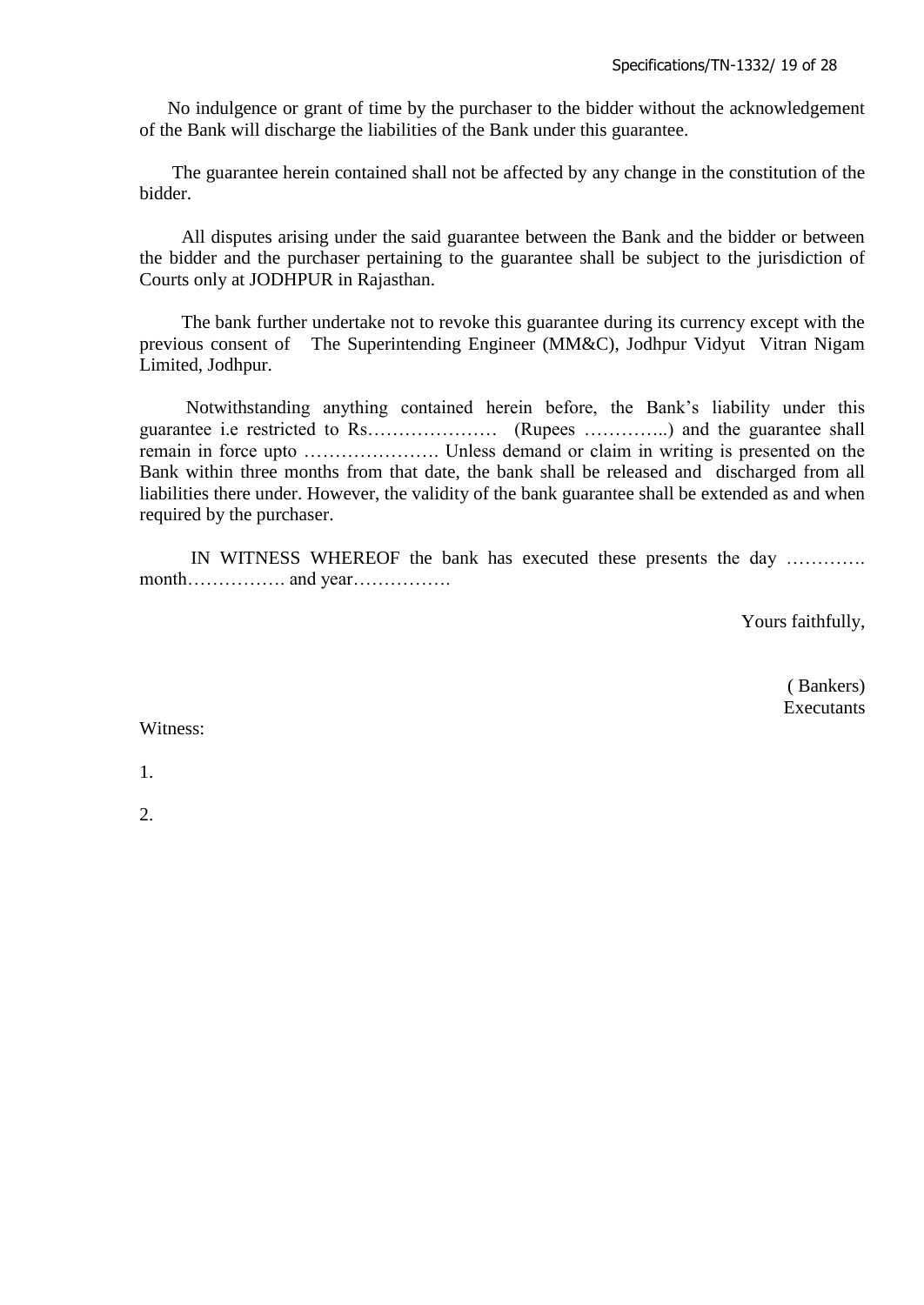### **SCHEDULE-IV-A**

### **Must be filled in by the bidder and attach with technical bid**

To,

The Superintending Engineer (MM&C) Jodhpur Vidyut Vitran Nigam Limited, Jodhpur.

Dear Sir,

With reference to your invitation to tender against specification No. JdVVNL/SE/MM&C/ TN-1332, we agree to supply the following quantity.

| S.No. | Particulars of item                             | Tendered<br>quantity in<br>MT | Qty.<br>offered | Justification<br>of<br>quantity<br>offered as per<br>qualifying<br>requirement. | <b>Status</b><br>of<br>test<br>type<br>certificate |
|-------|-------------------------------------------------|-------------------------------|-----------------|---------------------------------------------------------------------------------|----------------------------------------------------|
|       |                                                 | 3                             | $\overline{4}$  |                                                                                 | 6                                                  |
|       | <b>G S STAY WIRE OF</b><br><b>SIZE 7/10 SWG</b> | 1231 MT                       |                 |                                                                                 |                                                    |
| 2.    | <b>G S STAY WIRE OF</b><br>SIZE 7/8 SWG         | 333 MT                        |                 |                                                                                 |                                                    |

- 1. The offer is valid for a period of 120 days from the next date of opening of Techno Commercial Bid of the tender.
- 2. The prices are variable with the base date  $1<sup>st</sup>$  day of one month prior to the date of **opening of the bid** as per price variation formula given at schedule –II.
- 3. It is noted that the quantities as mentioned in the specification are approximate and we agree to supply any quantity as per your order.
- 4. The delivery shall strictly be in accordance with delivery clause. In case we fail to deliver the material, we are liable to pay recovery for delay in delivery as per clause No. 1.24 of this Section-II of this specification. The material shall conform to your specification No. JdVVNL/SE/MM&C/TN-1332 and as per relevant ISS in all respect.
- 5. We confirm that we agree to all the terms and conditions as well as the technical stipulations of your specification No. JdVVNL/SE/MM&C/TN-1332 and there are no deviations other than as specified in the Schedule-VI (A&B).

 Signature of bidder With stamp **Dated** Dated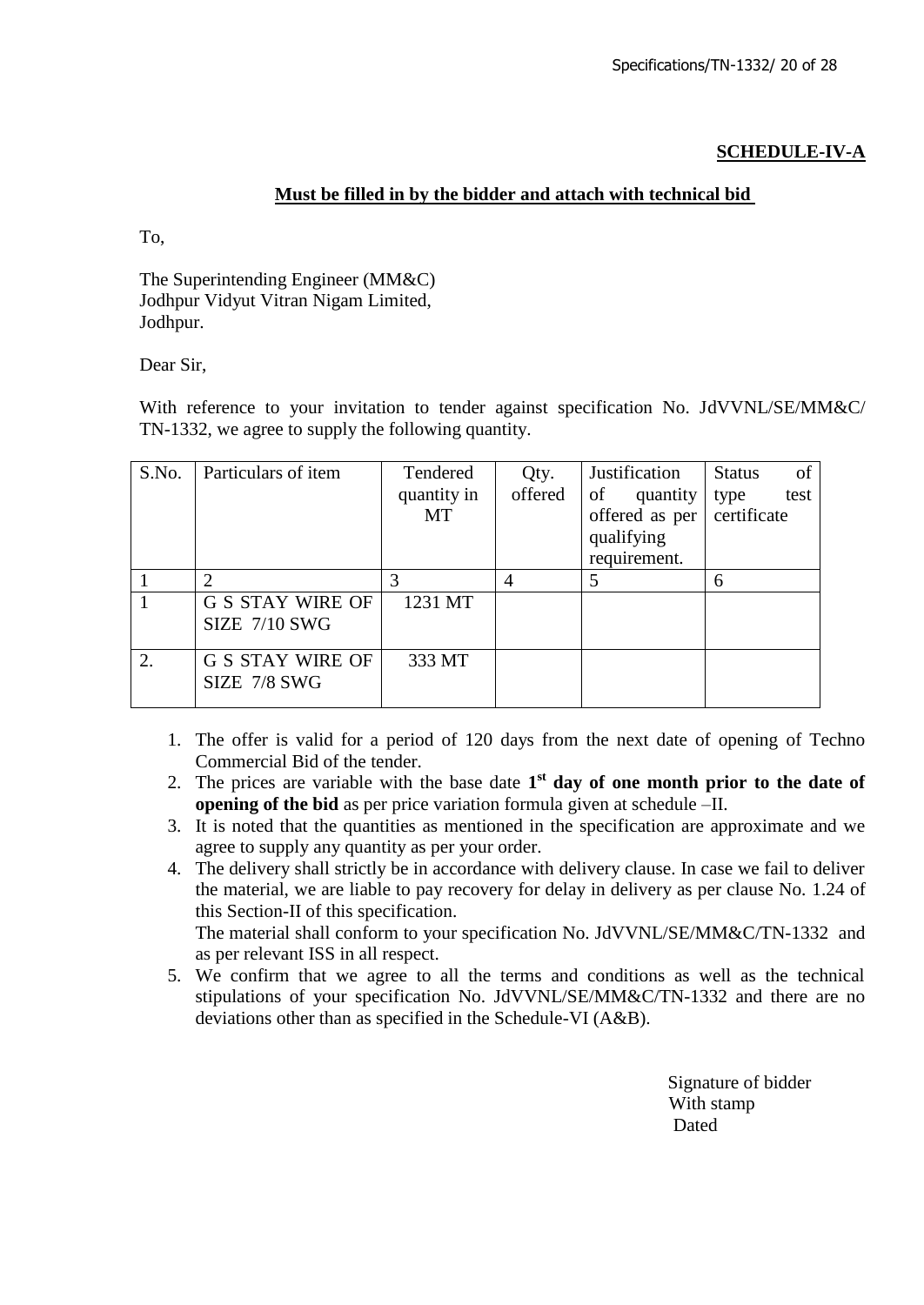### **SCHEDULE-VA (to be filled by the bidder)**

### **GUARANTEED & OTHER TECHNICAL PARTICULARS OF GALVANISED STEEL STRANDED STAY WIRE OF SIZE 7/3.15 MM (7/10 SWG) & SIZE 7/4 MM(7/8 SWG) TO BE SUPPLIED AGAINST TN-1332.**

| S. No. | Description                                                | Galvanized steel stranded stay wire |                                         |
|--------|------------------------------------------------------------|-------------------------------------|-----------------------------------------|
|        |                                                            | Size 7/3.15 mm                      | $7/4.00$ mm                             |
| 1.     | Firm's Address                                             |                                     |                                         |
| 2.     | Work's Address                                             |                                     |                                         |
| 3.     | Standard specification to which the material               |                                     | Indian standard specification 2141/2000 |
|        | shall conform                                              | latest amendments thereof.          | (Grade-4) 4826/1979 & 6594/1977 with    |
| 4.     | Size of wire (mm)                                          | 7/3.15                              | $7/4.00$ mm                             |
| 5.     | Ultimate tensile strength of stranded wire in<br>N/mm sq.  | 700                                 | 700                                     |
| 6.     | Number of dips employed for galvanizing                    | 2-1 minute                          | 2-1 minutes                             |
|        | (after stranding)                                          | $1-1/2$ minute                      | $1-1/2$ minutes                         |
| 7.     | Weight of zinc coating in gms/M Sq.                        | 228                                 | 247                                     |
| 8.     | Permissible tolerance on diameter of the<br>wire.          | $(+/-)$ 2.5%                        | $(+/-)$ 2.5%                            |
| 9.     | Breaking load of single wire<br>before<br>stranding in KN. | 5.45                                | 8.79                                    |
| 10.    | Overall diameter of stranded wire in mm                    | 9.45                                | 12.0                                    |
| 11.    | Minimum percentage elongation                              | 6.0                                 | 6.0                                     |
| 12.    | Packing details indicating bare coil weight                | 40-60 Kg approx.                    |                                         |
| 13.    | Normal length without joint or weld                        |                                     | As per IS:2141/2000                     |
| 14.    | Breaking load of stranded wire (KN)                        | 34.0                                | 54.9                                    |
| 15.    | Whether material offered shall bear ISI                    | Yes/No                              | Yes / No                                |
|        | certification mark (if yes give details).                  |                                     |                                         |
| 16.    | Any other particulars                                      | $\overline{a}$                      |                                         |
| 17.    | Website Address (If any)                                   |                                     |                                         |
| 18.    | <b>Email Address</b>                                       |                                     |                                         |

Signature of Bidder

Name\_\_\_\_\_\_\_\_\_\_\_\_\_\_\_\_\_\_

Designation\_\_\_\_\_\_\_\_\_\_\_\_\_\_ Common authorized Seal of Bidder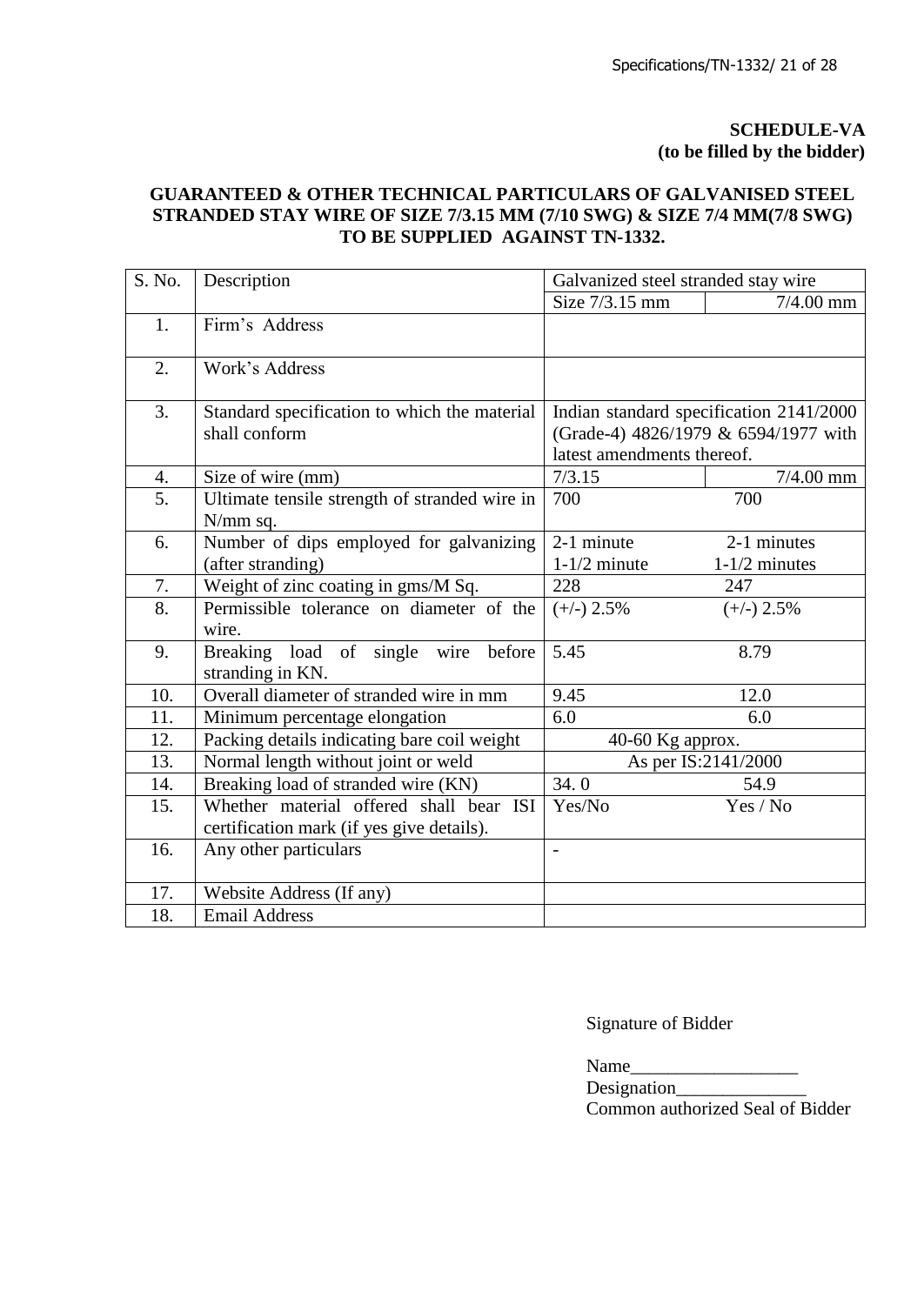## **SCHEDULE – V**



# **JODHPUR VIDYUT VITRAN NIGAM LIMITED**

#### **A Govt. of Rajasthan Undertaking**

Statement of guaranteed technical particulars and other performance data for supply of ……………………………………….. (Name of material) against specification no..………………………..

## S.No. Particulars of technical & other performance data guaranteed.

Certified that we agree to all the aforesaid technical particulars and other performance data except following :-

| S.No. | Particulars of technical & other | Reasons for           |
|-------|----------------------------------|-----------------------|
|       | Performance data                 | deviations/departure. |

**(Signature)** Name & Designation with seal of the bidder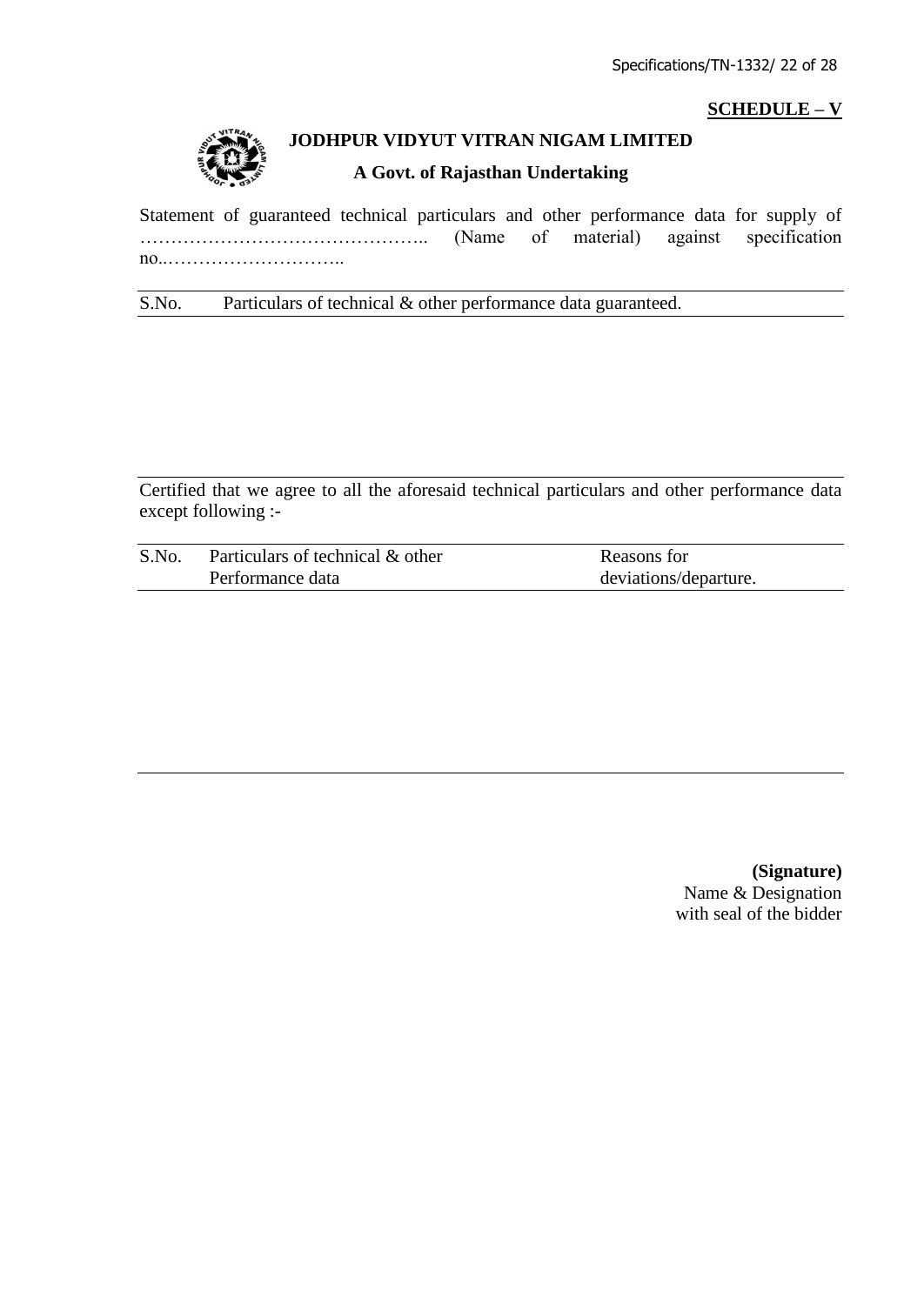### **SCHEDULE – VI (A)**

# **JODHPUR VIDYUT VITRAN NIGAM LIMITED A Govt. of Rajasthan Undertaking DEPARTURE/DEVIATION FROM TECHNICAL SPECIFICATION**

The bidder shall state under this schedule the departure from the Purchaser's specification in respect of technical is as under:-

S.No. Main Deviations from Technical Specification.

Certified that we agree to all the technical specification of the NIT except for the deviation to the extent indicated above.

> **(Signature)** Name & Designation with seal of the bidder.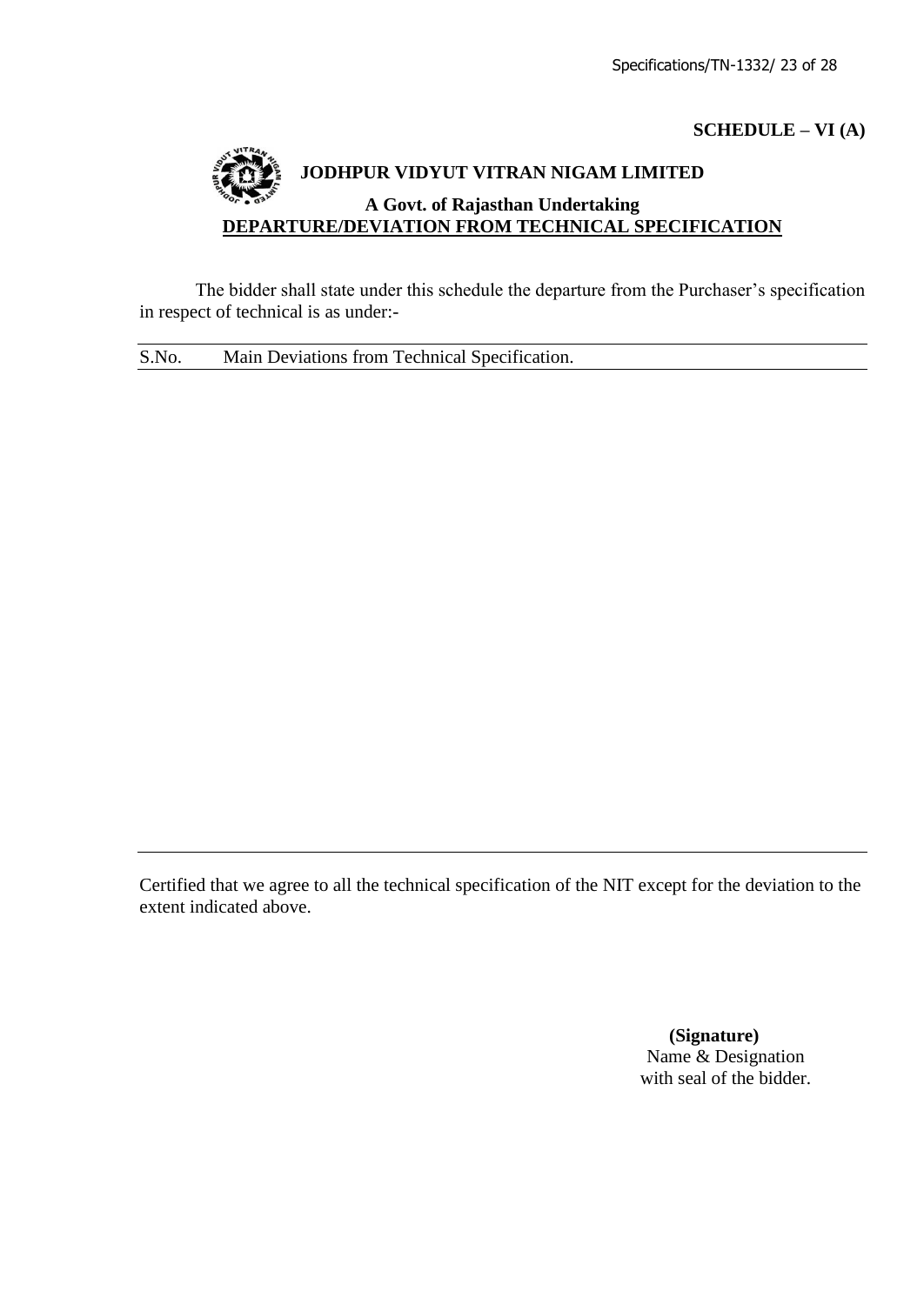### **SCHEDULE – VI (B)**



### **JODHPUR VIDYUT VITRAN NIGAM LIMITED**

### **A Govt. of Rajasthan Undertaking DEPARTURE FROM COMMERCIAL TERMS & CONDITIONS OF THE SPECIFICATION**

The bidder shall state under this schedule the departure from the Purchaser's specification in respect of Commercial terms & conditions:-

S.No. Main Deviations from Specification.

Certified that we agree to all the commercial terms & conditions as laid down in General Conditions of Contract to the specification except for the deviation to the extent indicated above.

> **(Signature)** Name & Designation with seal of the bidder.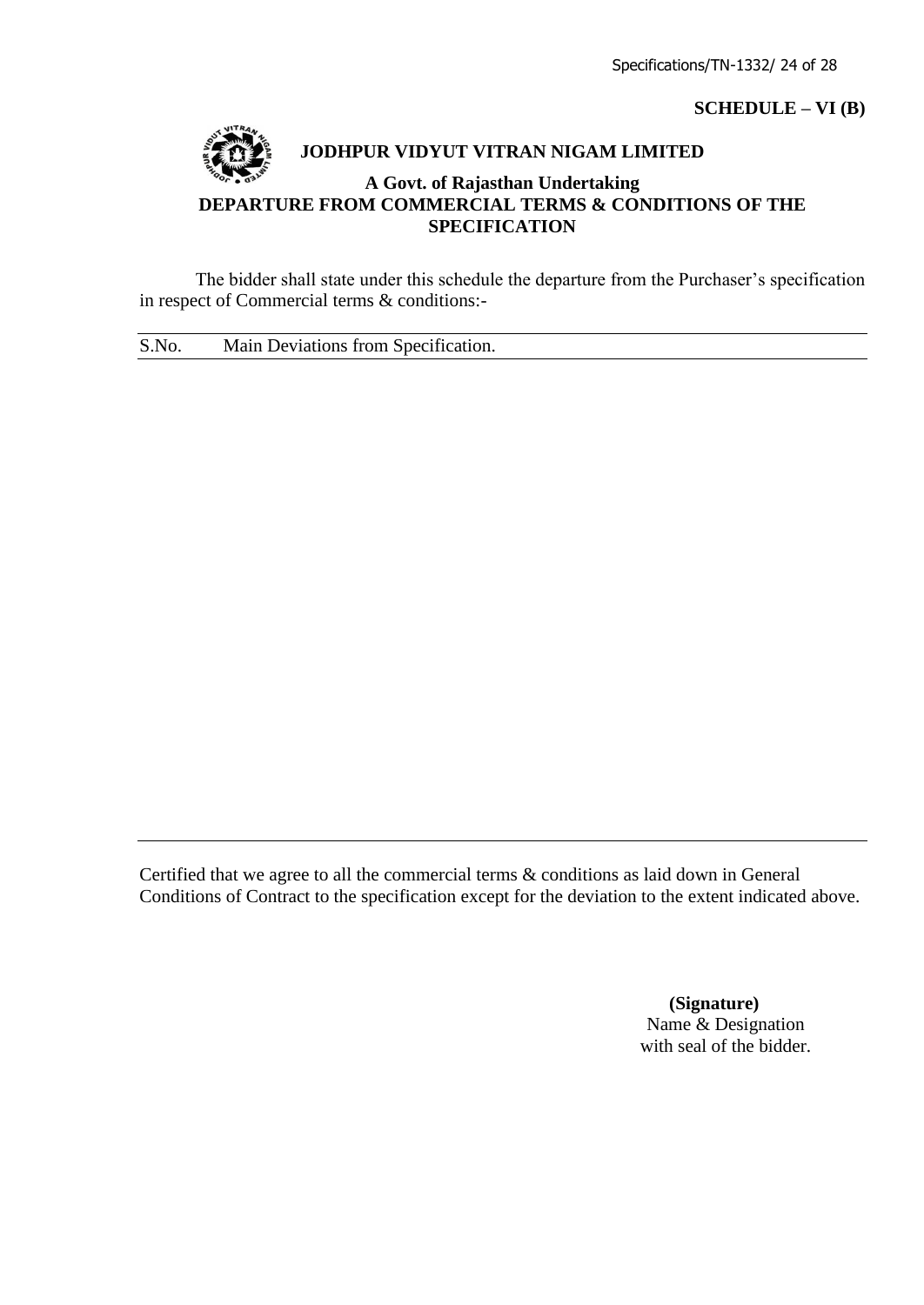

### **JODHPUR VIDYUT VITRAN NIGAM LIMITED**

#### **A Govt. of Rajasthan Undertaking LIST OF PAST SUPPLIES**

The bidder shall state under this schedule whether material and equipments, similar to those offered in the tender have been previously supplied by him. A list shall be given of such orders executed by him together with information regarding the names of purchasing organizations, quantities supplied and when the supplies were affected. This list should be in form given below:-

| S. | Details of | Ordered | Order no. | Name & details of | Qty. Supplied | Weather order | Remarks |
|----|------------|---------|-----------|-------------------|---------------|---------------|---------|
| N. | supplied   | Qty. in | $&$ date  | Purchaser         | before tender | completed     |         |
|    | item       | M.T.    |           |                   | opening       |               |         |
|    | 2.         | 3.      | 4.        | 5.                | 6.            | 7.            | 8.      |
|    |            |         |           |                   |               |               |         |
|    |            |         |           |                   |               |               |         |
|    |            |         |           |                   |               |               |         |
|    |            |         |           |                   |               |               |         |
|    |            |         |           |                   |               |               |         |

**Note:** Separate schedules are to be furnished by the bidder for past supply to the JdVVNL, Jodhpur other State Electricity Boards and other Departments /Organizations.

> **(Signature)** Name & Designation with seal of the bidder.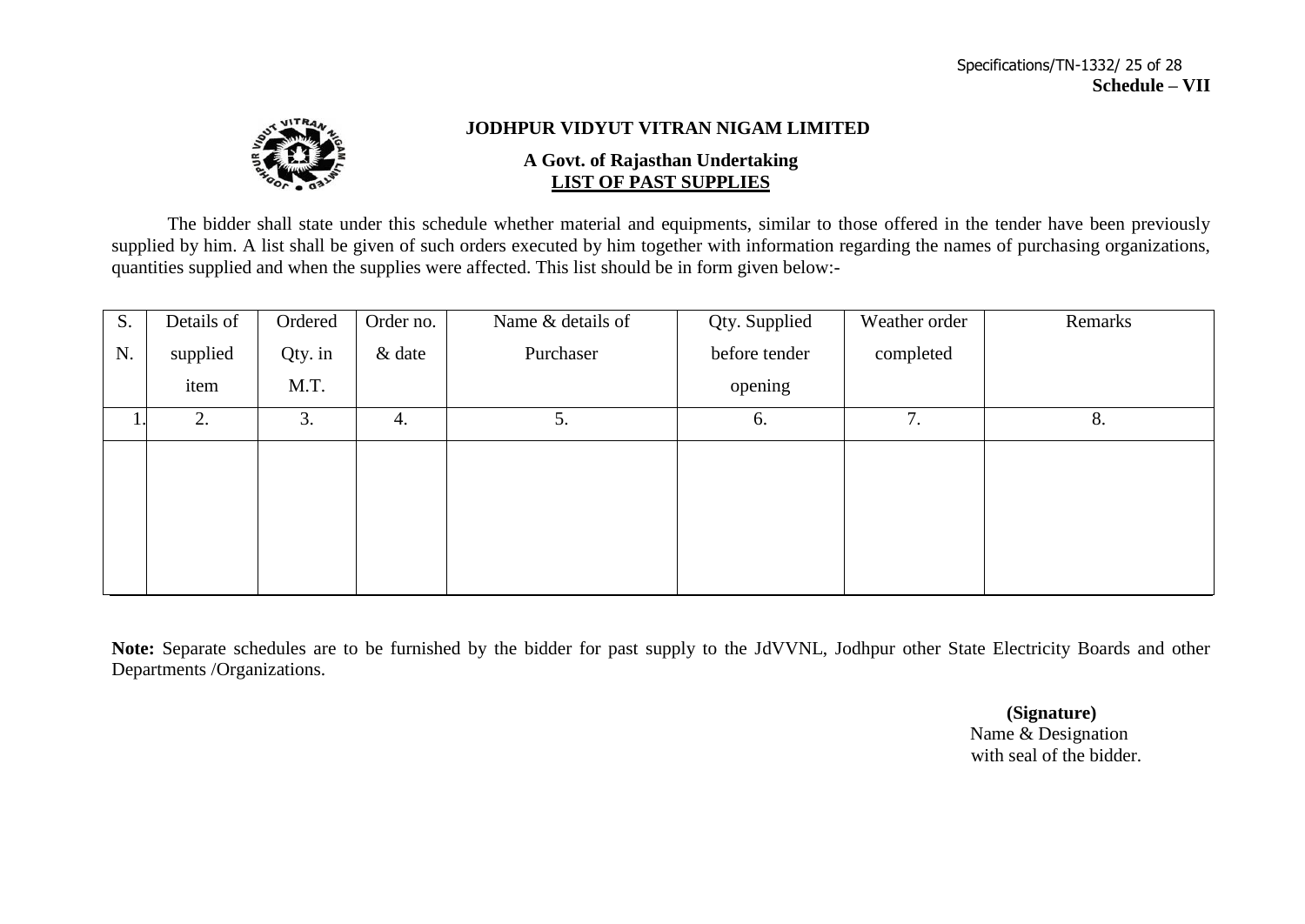### **TO WHOMSOEVER IT MAY CONCERN**

This is to certify that M/s\_\_\_\_\_\_\_\_\_\_\_\_\_\_\_\_\_\_\_\_\_\_\_\_\_\_\_\_\_\_\_\_\_\_\_\_\_\_\_have designed, manufactured/ fabricated ,tested and supplied similar item/higher rating of tendered material /equipments in last three financial years from the date of opening of Techno-Commercial bid to the Utilities/ Discoms/ Government Department, as detailed out below:-

| S.N. | Financial year in<br>which material | Particulars of | Name and                | Order No.<br>& date | Unit | Quantity<br>ordered | Value<br>in Rs. | Actual quantity<br>supplied against | Value | Remarks |
|------|-------------------------------------|----------------|-------------------------|---------------------|------|---------------------|-----------------|-------------------------------------|-------|---------|
|      |                                     | items supplied | particulars of          |                     |      |                     |                 | the order                           |       |         |
|      | supplied                            |                | purchasing<br>authority |                     |      |                     |                 |                                     |       |         |
|      |                                     |                |                         |                     |      |                     |                 |                                     |       |         |
|      | $\bigcap$                           | 3              |                         | 5                   | 6    | 7                   | 8               | 9                                   | 10    | 11      |
|      |                                     |                |                         |                     |      |                     |                 |                                     |       |         |
|      |                                     |                |                         |                     |      |                     |                 |                                     |       |         |
|      |                                     |                |                         |                     |      |                     |                 |                                     |       |         |
|      |                                     |                |                         |                     |      |                     |                 |                                     |       |         |
|      |                                     |                |                         |                     |      |                     |                 |                                     |       |         |
|      |                                     |                |                         |                     |      |                     |                 |                                     |       |         |
|      |                                     |                |                         |                     |      |                     |                 |                                     |       |         |
|      |                                     |                |                         |                     |      |                     |                 |                                     |       |         |

The above particulars are true and correct based on explanations, records and books of accounts produced before us. Further the above certificate issued on the request of the Company.

Signature Signature Signature Signature Signature Signature Signature Signature Signature Signature Signature Name & Designation C.A of Firms<br>
With seal of the Bidder<br>
With seal of the Bidder No.

With seal and Membership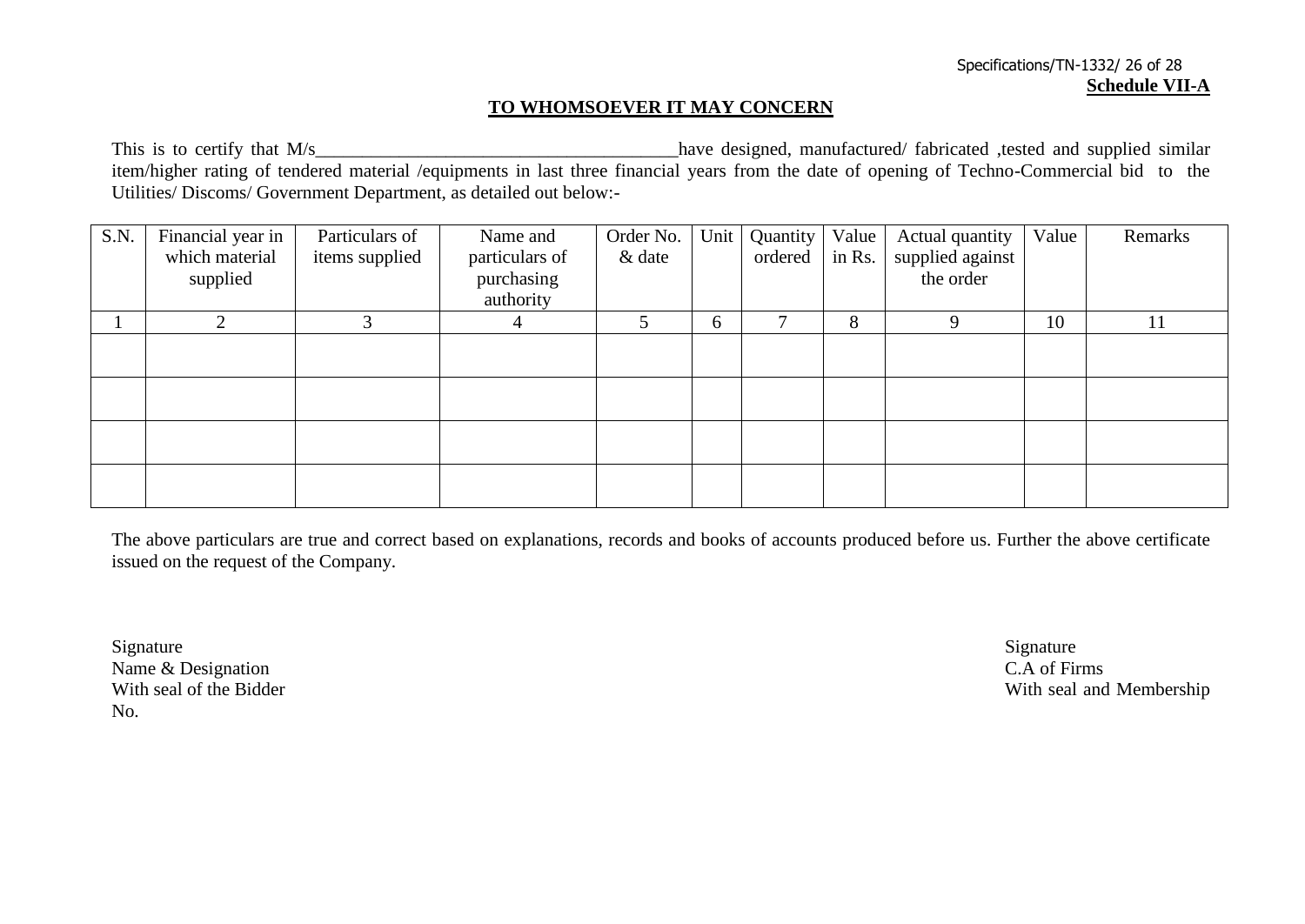# **SCHEDULE-VIII**



### **JODHPUR VIDYUT VITRAN NIGAM LIMITED DELIVERY SCHEDULE**

# **PART-A**

The delivery schedule of the material by the Purchaser is as mentioned hereunder:-

| S. No.   Particular of material | Delivery                                                           |
|---------------------------------|--------------------------------------------------------------------|
| <b>G.S STAY WIRE OF SIZE</b>    | The bidder is required to quote monthly delivery.                  |
| $7/10$ SWG $\&$                 | Commencement period shall be 30 days from the date of              |
|                                 | receipt of purchase order and entire supply shall be               |
| <b>G.S STAY WIRE OF SIZE</b>    | completed in <b>eight</b> months at equal monthly rate thereafter, |
| 7/8 SWG                         | of each size of stay wire.                                         |
|                                 |                                                                    |

**Note :- In case ordered quantity is different than quoted quantity, then monthly delivery shall be adjusted proportionately. Tenders in which monthly delivery schedule is not indicated shall be ignored.** 

### PART-B

In case bidder deviates from the delivery schedule mentioned by the purchaser in Part-A then the delivery schedule of the material by the bidder shall be indicated/mentioned as under:-

| S.No. | Particular of material                     | Commencement<br>period | Rate of supply<br>per month | Period<br>for<br>completion<br>of<br>delivery of entire<br>material |
|-------|--------------------------------------------|------------------------|-----------------------------|---------------------------------------------------------------------|
|       | <b>G.S STAY WIRE OF SIZE</b><br>$7/10$ SWG |                        |                             |                                                                     |
| 2.    | <b>G.S STAY WIRE OF SIZE</b><br>7/8 SWG    |                        |                             |                                                                     |

Note:- (i) During the commencement period, the approval of drawing, B.O.M. and model assembly shall be got completed.

(ii) During the commencement period the contractual formalities shall be got completed.

**Signature Name & Designation** With seal of the bidder